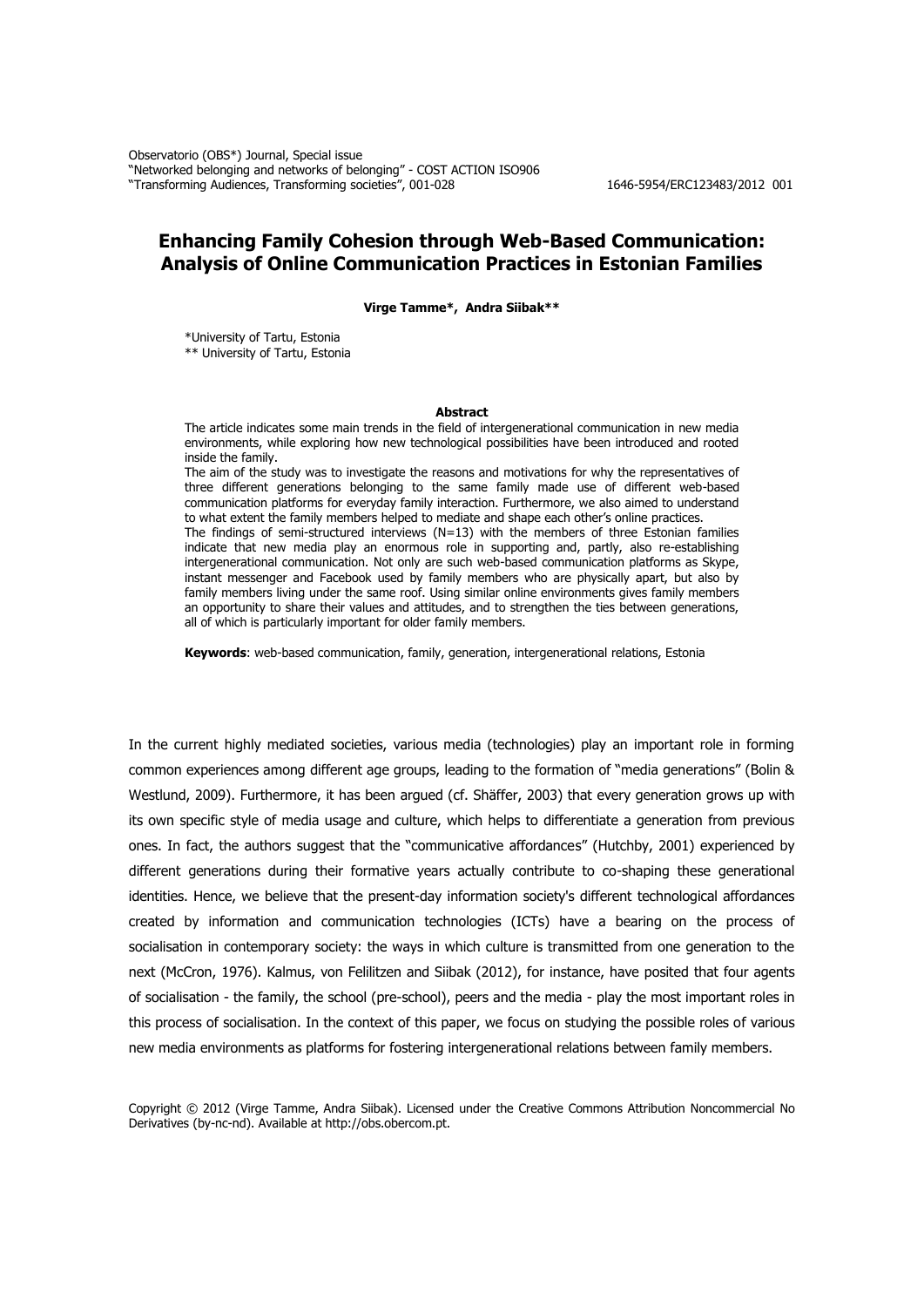Our study took place in Estonia, a country which provides an interesting case study for several reasons. First of all, there is a remarkably high Internet penetration rate among Estonians, with 77.5 percent of the population using the Internet (Internet World Stats, 2011). In fact, almost all persons aged 16-34 are using the Internet in Estonia, and in recent years we have witnessed a growing interest in the 65-74 age-group in starting to use the Internet (Three quarters of…, 2010). As, on average, children start to use the Internet at the age of seven in Estonia (Livingstone, Haddon, Görzig & Ólafsson, 2011), Internet use among the youngest age group is also remarkably high, reaching 99.9 percent among 11-18 year olds (Kalmus, Pruulmann-Vengerfeldt, Runnel & Siibak 2009). Furthermore, the recent findings of the EU Kids Online network reveal that 96 percent of Estonian 9-16 year olds use the Internet at home, and slightly more than half (54 percent) of the age group can access the Internet in the privacy of their bedrooms (Livingstone, Haddon, Görzig & Ólafsson, 2011). Considering that 38 percent of the children also make use of their mobile phones or other hand-held devices to access the Internet (ibid), we can see that the majority of Estonians from different age-groups have various opportunities to be constantly connected to the Internet and, hence, to each other.

At the same time, it is important to note that Estonian scholars have emphasised their concern about "the continued weakening of bonds between the generations (parents and children, grandparents and grandchildren)" (Kutsar & Tiit, 2003, p. 73). In fact, due to the implications of several important factors, e.g. average life expectancy for men in particular is rather low, women give birth at a later age, and young families prefer to live separate from their own parents, "many children are actually growing up without significant participation by their grandparents" (Kutsar, Harro, Tiit & Matrov, 2004, p. 85). In a context where less than 10 percent of Estonian children live in multi-generational families, including families with one or two grandparents (Kutsar et al. 2004), digital technologies may offer valuable opportunities for strengthening family bonds.

Previous studies of intergenerational communication in new media environments have mainly focused on analysing parents' perceptions of children's new media use (Livingstone, 2007; Livingstone & Helsper, 2007l), and the possible roles of parental (Livingstone & Helsper, 2008; Kirwil 2009) and sibling mediation (Ponte & Simões, 2008) in guiding young people's practices in new media. Several studies (e.g. Madden, 2010; Weishar, 2010) have also focused on analysing the engagement of older generations, the "silver surfers", in new media. Although a few studies have explored new media usage practices among family members (Gentile & Walsh, 2002), for instance child-grandparent relationships involving different media options (Harwood, 2000), these studies have not dealt with the question of what motivates family members from different generations to use web-based communication channels for family communication.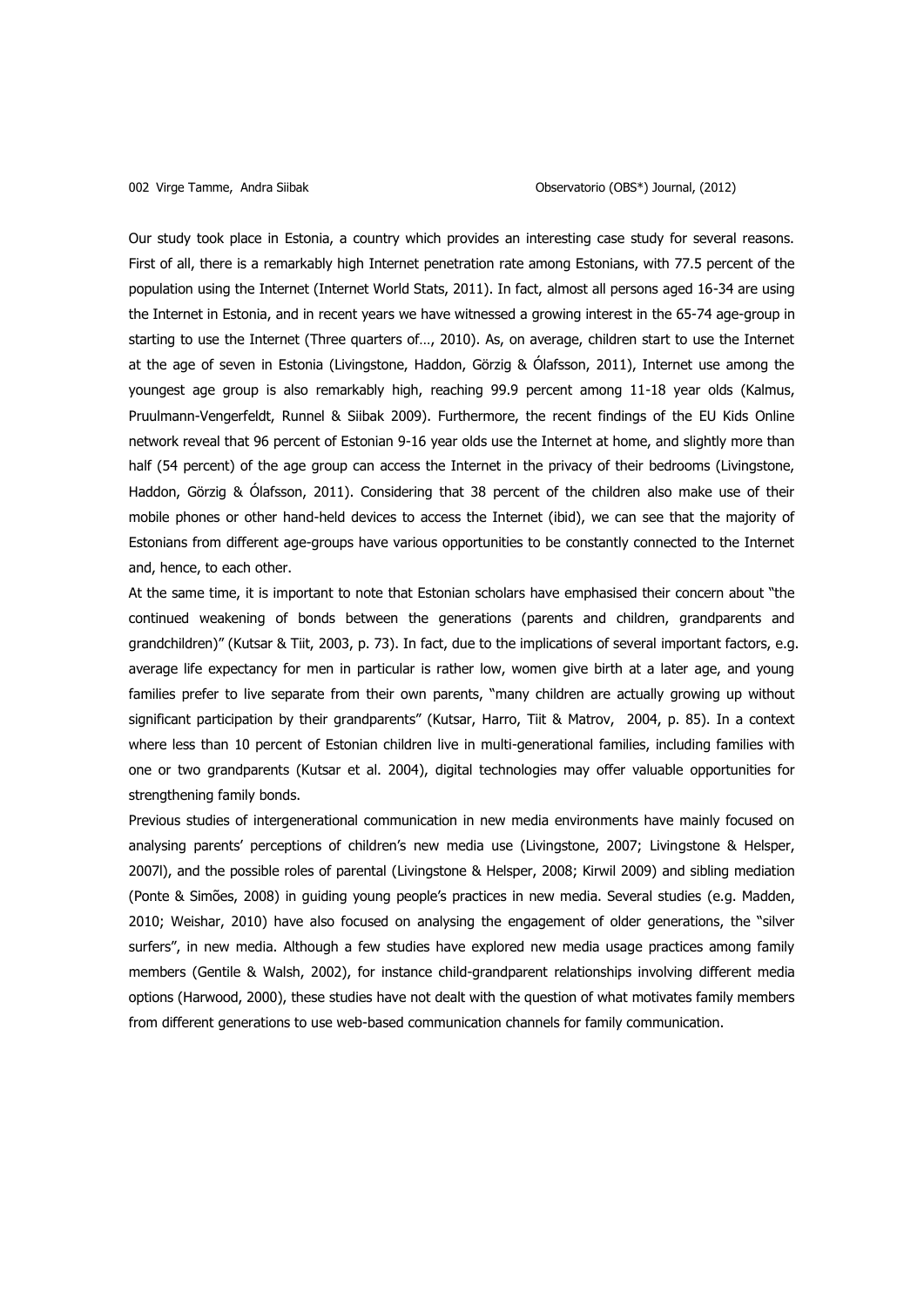To help to fill this gap in the literature, semi-structured interviews  $(N=13)$  with the representatives of three different generations belonging to the same family were carried out. All in all, the representatives of four distinct Estonian families formed our sample. The aim of the interviews was to analyse the reasons for making use of different web-based communication platforms for everyday family interaction, as well as to study the main motivations for communicating online. Furthermore, we also aimed to determine to what extent the family members helped to mediate and shape each other's online practices.

The first section of the article sets the subsequent empirical study in a theoretical context. First, we will give a brief overview of the different generations currently making use of the Internet and then move on to describe their preferences in terms of family communication practices. We end the theoretical overview by introducing some of the main themes connected with inter-generational relations occurring on networked publics. The second section of the article explains the methodological framework and the sample of the study. In the third section, we introduce and discuss our findings, which are presented as the sub-topics which emerged as the most prominent from our analysis. The paper ends with our concluding thoughts.

### **Theoretical framework**

#### Generations on the Internet

We have witnessed a growing interest in the topic of "generations" among media studies scholars during the last decade (cf. Colombo & Fortunati, 2011). Although, in the context of the present article, the term "generation" encompasses a more biological than sociological approach, we consider it important to give a short overview of the sociological debate on the topic.

It is suggested that one of main reasons for such a notable return of the topic of "generations" has been initiated by the rapid changes brought about by the development of ICTs, which "have radically changed the forms of cultural transmission and socialisation, stressing gaps and differences between social groups and between age cohorts" (Arnoldi, 2011, p. 52). In fact, present day young adults and children are often defined by their relationship to technology, as a variety of labels, such as "digital generation" (Papert, 1996), "net generation" (Tapscott, 1998) and "digital natives" (Prensky, 2001), are used to signify the preferences and supposed common characteristics of the generation who are growing up during a time of rapid technological changes in Western societies. In other words, numerous authors have developed technological (-deterministic) approaches (cf. Tapscott, 1998; Prensky, 2001) to emphasize technology as a defining feature in young people's lives that have brought about fundamental changes in the lives of young people and, hence, also have had a profound impact on forming a new kind of "generational semantics" (Corsten, 1999). Such labels, however, have not been accepted by all. Rather than attributing too powerful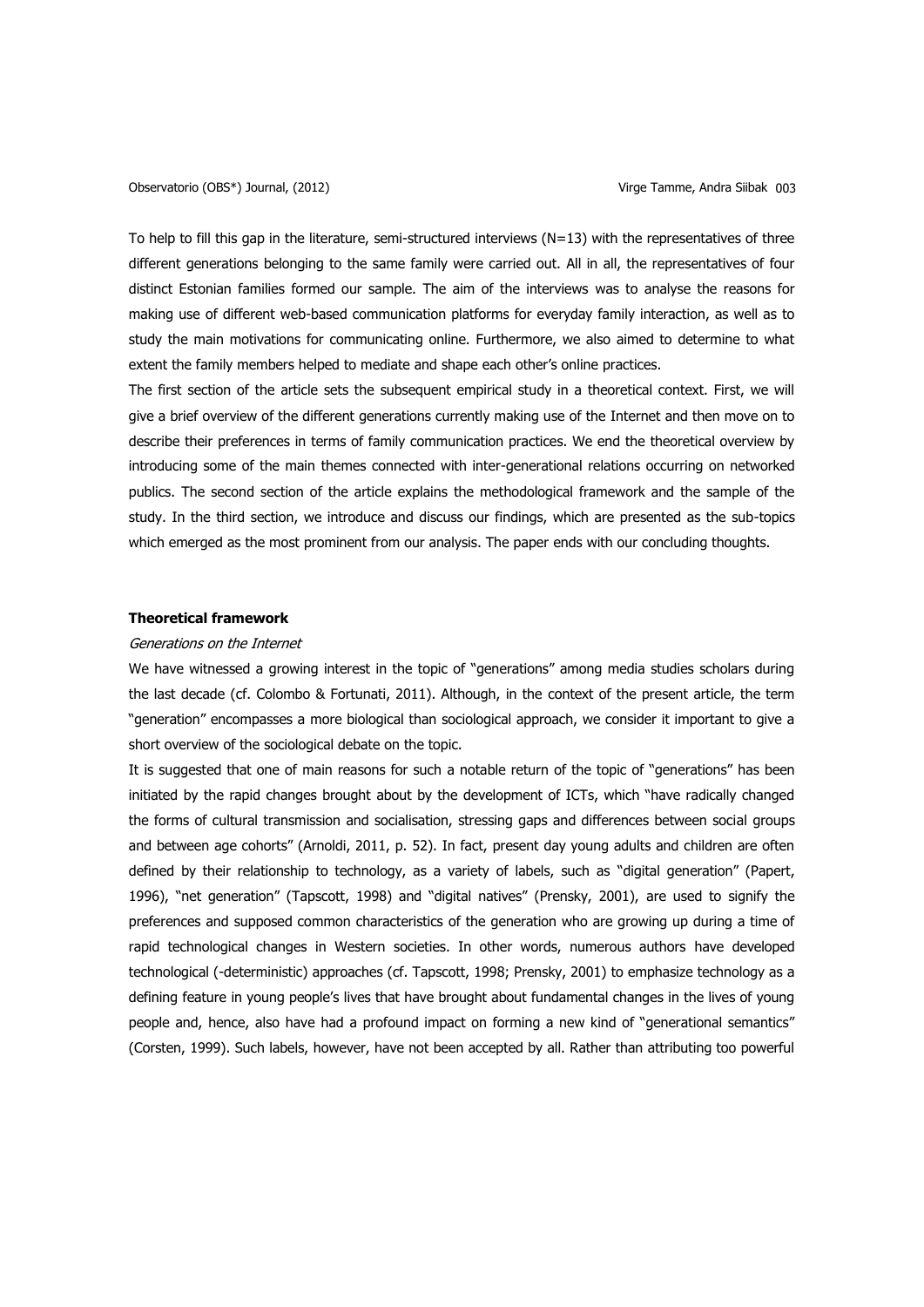a role to technology, some scholars (Buckingham, 2006; Herring, 2008; Siibak, 2009; Helsper & Enyon, 2009; Selwyn, 2009) have developed sociological (-deterministic) approaches designed to emphasize the overall changes in the socio-cultural atmosphere. For example, according to Gaylor (2002) the diminishing role of the family and the close relationships in the eyes of the present-day youth, in contrast to the growing importance of peers, media stars and personal agendas, should also be noted.

Although research indicates that the members of Millennials are the ones mainly involved in the whole "cyberkid discourse" (Holms, 2011, p. 2), the opportunities offered by the new media are actually also actively taken advantage of by the members of older generations. For instance, the findings of the Pew Internet and American Life Project study *Generations 2010* indicate that there are currently members of six consecutive generations online in the US: Millennials (ages 18-33), Generation X (ages 34-45), Younger Boomers (ages 46-55), Older Boomers (ages 56-64), the Silent Generation (ages 65-73) and the G. I. Generation (age 74+) (Zickuhr 2010). Still, previous studies indicate that Millennials are the fastest in adopting various new media technologies and, hence, often feel infinitely more comfortable with the new technologies than their parents do (Alch, 2000). Furthermore, as children usually consider themselves more expert at the new media than their parents, this expert status has also helped them to gain in social status within the family and has provided the young with a position of greater authority and control (Livingstone & Bober, 2005; Tapscott, 1998). In fact, studies indicate that the Millennials are often not only the instigators of the family's first foray onto the Internet but also end up teaching other family members how to make use of new applications. According to Lenhart, Lewis and Rainie (2001), for example, 40 percent of online teens report teaching family members how to use email and the Internet.

In recent years, however, the previous technology-knowledge gap between Millennials and the members of previous generations has been diminishing. Adults have become more and more motivated to learn basic skills of web-based communication (Lenhart et al., 2001) and, by doing so, have become more aware of the opportunities to access their children's online worlds and mediate their Internet use (Livingstone & Haddon, 2008). Studies indicate that the members of older generations have acknowledged that new media technologies may offer them an opportunity to reach out to the young, who otherwise seem to be out of reach (Smith, 2011; Taylor, Funk, Craighill & Kennedy, 2006). In other words, ICTs have become key elements in bringing different generations together and promoting the strengthening of family ties and experiences (Gonçalves & Patrício, 2010).

#### Getting together on the Internet

One of the main reasons why the members of different generations gather on the Internet is connected to increased geographical distance and thus the inability to actively communicate face-to-face (F2F) (Harwood,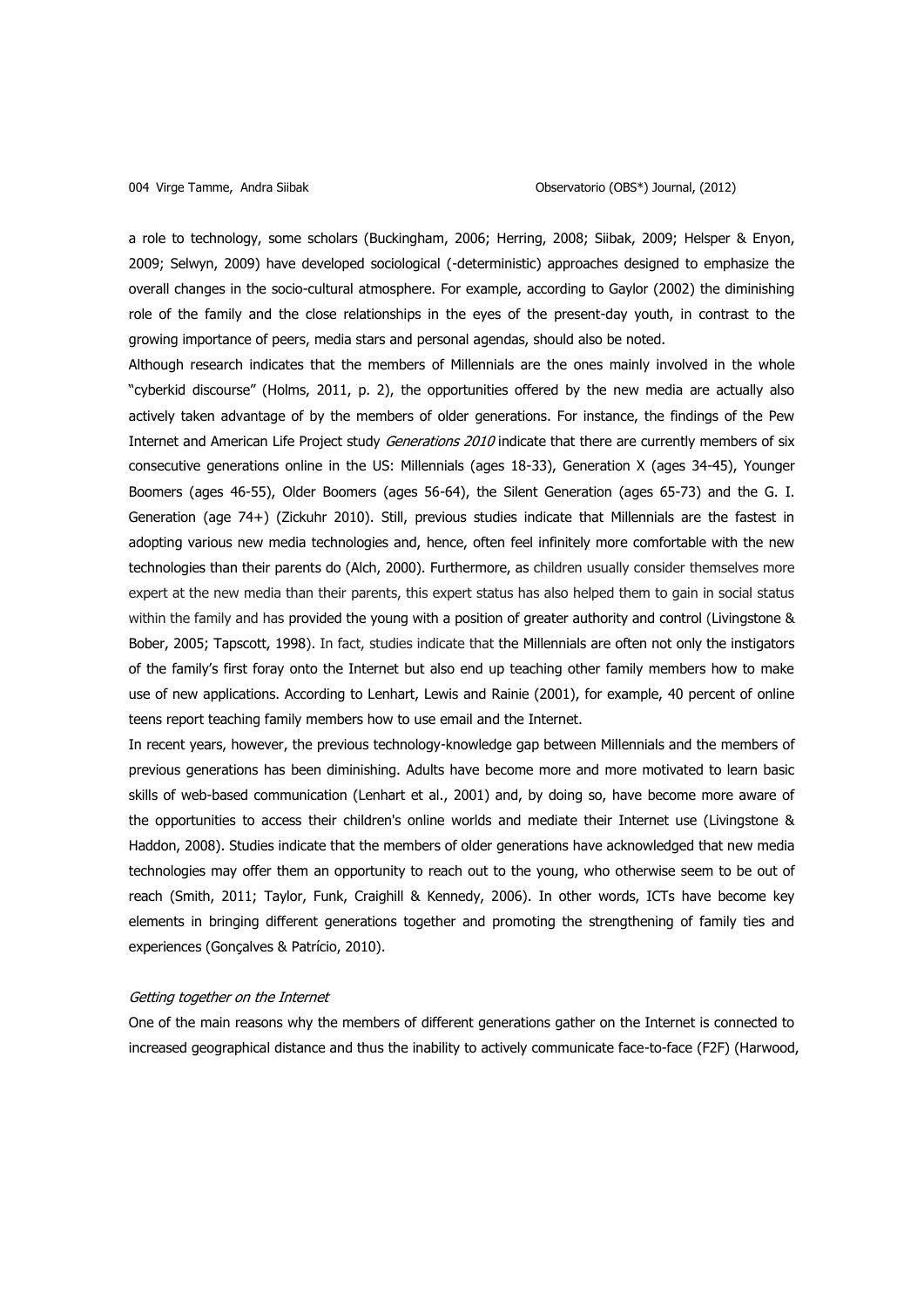2000, p. 62). Even though the members of Generation X and Baby Boomers both believe that F2F interaction is the best way to communicate interpersonally, they understand that, due to everyday activities, having interpersonal conversations through F2F is difficult (Taske & Plude, 2011). Although Millennials view the new media technologies as "primary mediators of human-to-human connections" (Palfrey & Gasser, 2008), previous studies indicate that older generations "continue to rely heavily on traditional, analog forms of interaction" (Palfrey & Gasser, 2008). Nevertheless, the relatively long distances between family members and differences in daily schedules have made F2F or phone contact sometimes difficult to organize. Furthermore, Turkle (2010) argues that, although online communication was first conceived as a substitute for F2F contact, it very quickly became the connection of choice. The asynchronous nature of the Internet, in which senders and receivers of messages do not have to be online simultaneously, supports interactions among people with different temporal rhythms (Boase & Wellman, 2006). Turkle (2010) claims that many people are actually afraid to interrupt family and friends by trying to get in contact with them by phone or face to face. In order to avoid intrusion, e-mails and messages are sent instead, both of which also help people feel less isolated (ibid).

Studies indicate that, while Millennials prefer to communicate more interactively, making most use of texting and instant messaging (Palfrey & Gasser, 2008), the members of older generations consider e-mail to be the most essential tool for their daily communications (Dickinson & Hill, 2007). Overall, 91% of Americans between the ages 50-64 and 87% of those aged 65 and older send or read email, and around half of each group exchanges email messages on a typical day (Purcell, 2011). However, in recent years the usage of social networking sites (SNS) among the "silver surfers" (Bitterman & Shalev, 2004) has grown significantly. For instance, in the United States, 50% of the Internet users between 50-64 years of age and 34% of those who are 65 and older now use SNS (Zickuhr & Madden, 2012). These numbers illustrate the fact that parents and grandparents have started to view social media as one of the favourite communication platforms for present-day youth and, hence, many of them have created profiles on SNS in order to re-connect with their children and grandchildren (Simonpietri, 2011).

The impact of, and motivation to use, the Internet, especially for older people, is likely to be very different if it supplements communication with already established friends and family or if, instead, it substitutes for more traditional communication and traditional social ties (Cummings, Butler & Kraut, 2002). Making use of different web-based communication platforms has helped to increase the time spent communicating with family members. Studies (cf. Taske & Plude, 2011; Taylor et al., 2006) indicate that family members admit that they have started to communicate more with each other with the help of computer-mediated communication. It appears that, in addition to sending e-mails to each other, family communication has most profited from voice mail via Skype (Ames, Go, Kaye & Spasojevic, 2010; Ramsay, Hair & Saddique,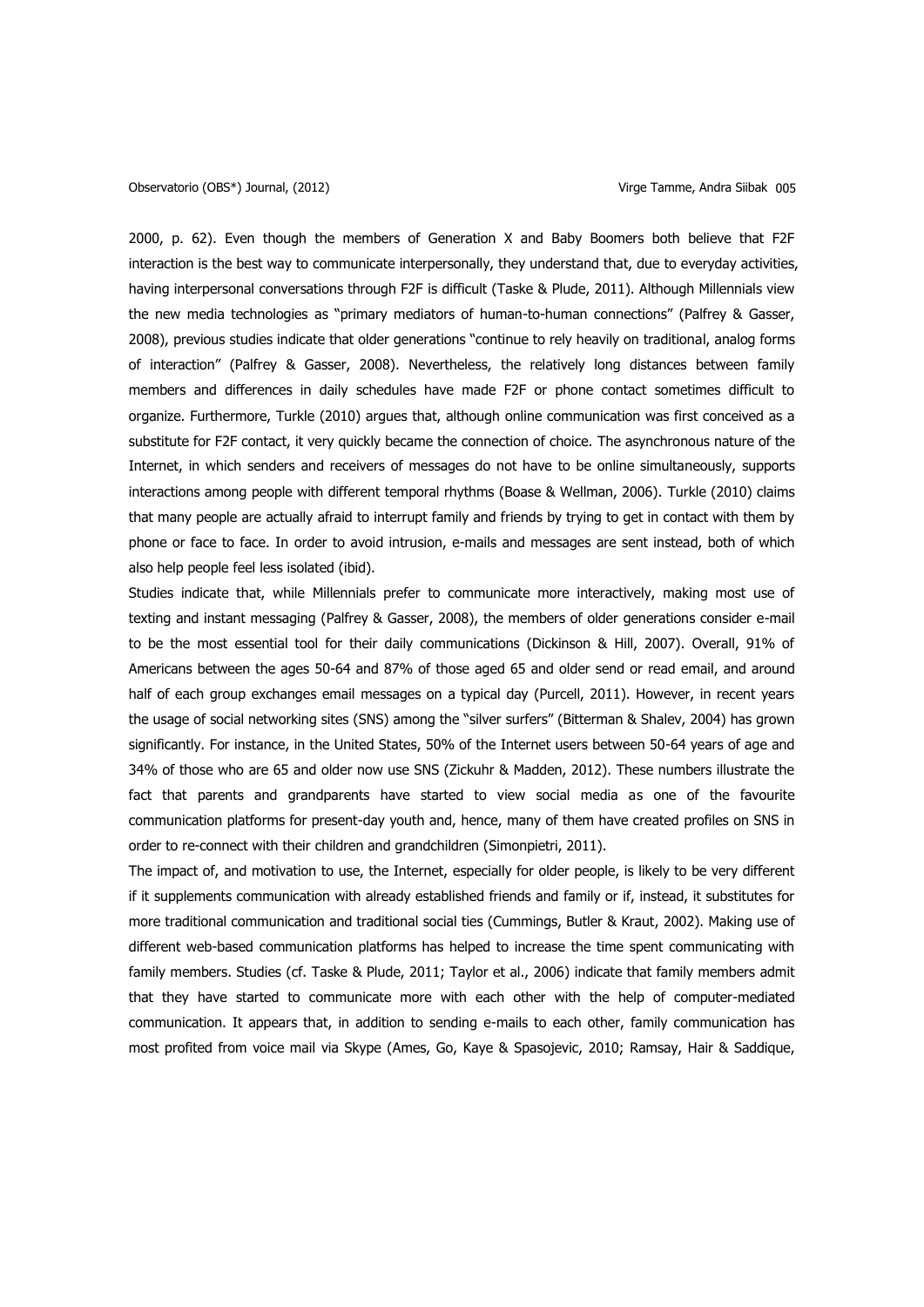2008). The latter technology is most popular among geographically distant families, who have started to value the group nature of video chat, as it has helped to change the nature of interactions with remote family members (Ames et al., 2010). For instance, video chat options are most often used when grandchildren are involved in the call (ibid). Research indicates that, in terms of keeping connected, senior citizens also tend to prefer Skype over Facebook, as Skype better replicates the social interaction they were used to while growing up (Weishar, 2010).

Nevertheless, even though online platforms help people get together, it is easy for them to end up unsure as to whether they are closer together or further apart (Turkle, 2010). According to Turkle (2010), people are usually engaged in multitasking when communicating in online environments. Even though multitasking is declared to be the crucial skill for successful work and learning in the digital culture, Turkle (ibid.) takes a more pessimistic viewpoint and asks rhetorically whether this kind of communication habit has really brought us together or whether we are still on our own.

### Inter-generational relations on networked publics

Active usage of various online environments for family communication also indicates that adults understand the potential of these platforms as places which allow them to gain access to their children's world (Subrahmanyam & Greenfield, 2008). Considering the ambivalent status of young people, as both pioneers in developing online competencies and vulnerable, potentially at risk, active use of the Internet by adults can often be linked with parental mediation strategies designed to shape and guide their children's Internet use.

In order to keep an eye on their children's virtual life, parents have started to use different methods. For instance, according to the recent survey by the EU Kids Online network, most European parents (70 per cent) talk to their children about what they do on the Internet and try to stay nearby (53 per cent) when the child is online (Livingstone et al., 2011, p. 8), and by doing so engage in active mediation of the child's Internet use and safety. In comparison to active mediation practices, the use of technical mediation and monitoring practices is relatively low among European parents, indicating that parents do not frequently make use of technical tools, for instance monitoring or filter software, to restrict or monitor children's Internet use (ibid). Restrictive mediation, however, is found to be quite often practised by parents, e.g. limiting access, which involves restrictions on where teens go online, the time they spend online, the electronic forms they use, and how they use those forms (e.g. keeping blogs private, and not posting provocative pictures (Subrahmanyam & Greenfield, 2008, Lenhart et al., 2001).

According to Livingstone and Helsper (2008), one of the most useful methods parents have adopted for controlling children's network behaviour is going online with their children. Studies report a growing interest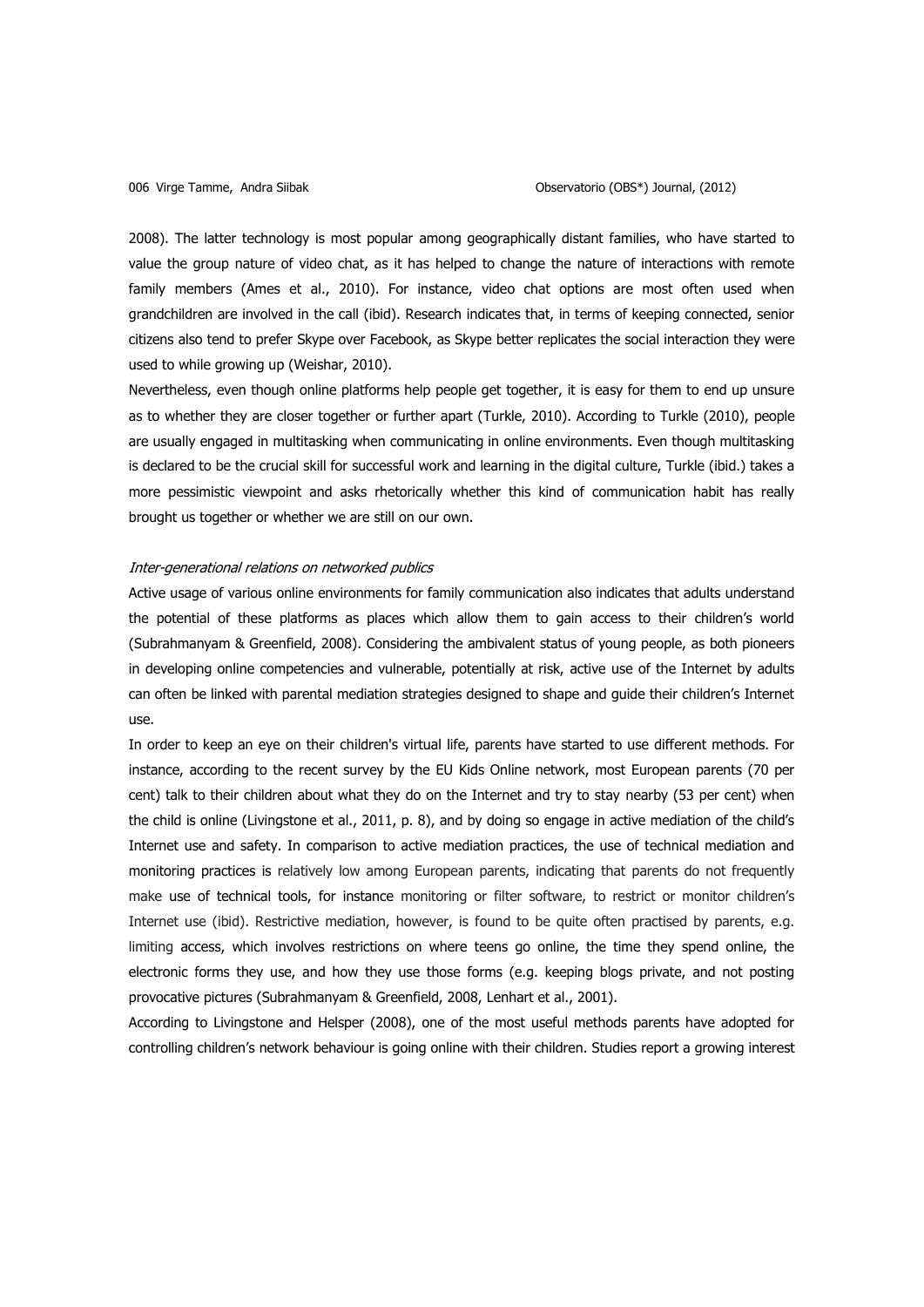among parents in creating profiles on SNS their children use so as to control their postings and information shared on the sites (Sachteleben, 2011). Furthermore, on the one hand, adults are creating such accounts to control the virtual behaviour of their children (Livingstone & Haddon, 2005) but, on the other hand, many adults are also helping their children to get access to environments that are forbidden to young people below the age of 13 (boyd, Hargittai, Schultz, Palfrey, 2011). Even when they are aware of the age requirements set by several SNS (e.g. Facebook), numerous parents (82 percent) still break the Terms of Service set by service providers (ibid).

However, research suggests that young people are not as willing to interact with their parents via SNS, for example Facebook, as their parents are to interact with them (Simonpietri ,2011; Siibak & Murumaa, 2011). Although some studies suggest that children are quite willing to accept parental Facebook requests (Westermann, 2011), other authors (cf. Siibak & Murumaa, 2011) argue that parents are usually often perceived as a disturbing factor on such sites, as "nightmare readers" (Marwick & boyd, 2010), whose presence on the environment may cause young adults and children to readjust their privacy settings and disclosure practices. For instance, studies indicate that young people have made use of the privacy tactic called social steganography, which is essentially a strategy where information is hidden in plain sight (boyd & Marwick, 2011; Oolo & Siibak, forthcoming 2012). Decoding such posts can be extremely difficult for audience members without the appropriate "interpretive lens", and hence such posts are targeted and understood only by the members of the "ideal audience", i.e. their closest friends and online peers (Marwick & boyd, 2010).

#### **Method and Sample**

Given the objective of the study, the following main criteria were followed when compiling the sample: in every family forming the sample, at least one child, parent and grandparent had to be accustomed to using different new media platforms, e.g. SNS, blogs, instant messenger or Skype, to communicate with each other.

Our final study sample included 13 individuals from four Estonian families. The oldest family members interviewed were between 57 and 69 years of age, their children were between 27 and 42 years old and their grandchildren 9 to 20 years old. The majority of the participants in the study were women (N=11).

The living arrangements of the families, as shown in Table 1, indicate that in only one family did all the interviewed family members live in the same town. In all other cases, there was at least one family member who, due to work or study obligations, lived separate from the others. The majority of the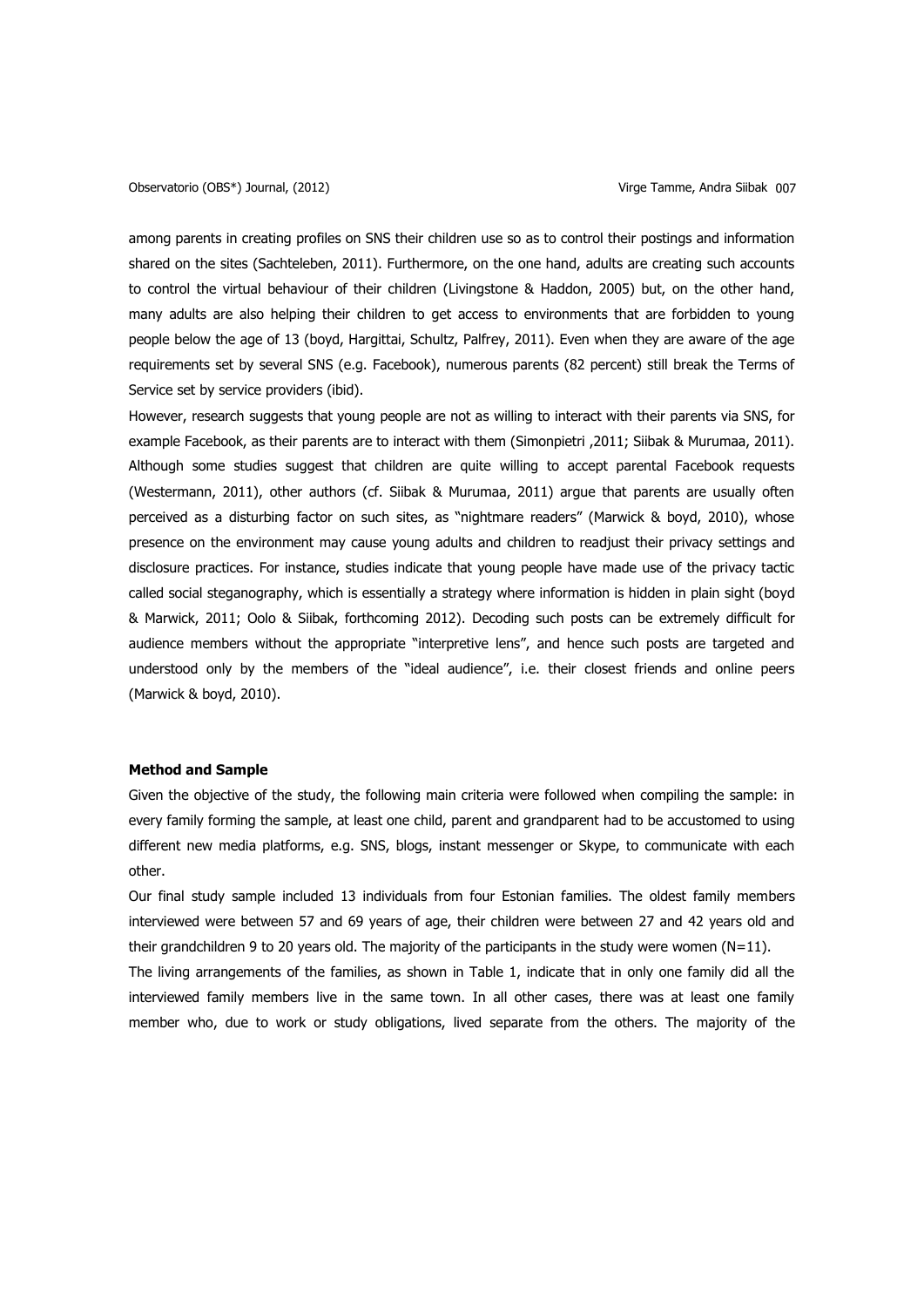interviewees lived either in bigger cities (Tallinn, Tartu or Viljandi) or smaller towns (Kohila or Rapla) on the mainland of Estonia, while two interviewees from one family lived on the island of Saaremaa.

An overview of the sample and the usage of interpersonal communication platforms is provided in Table 1. To protect the confidentiality of the respondents, only codes are used to designate the interviewees. [Insert Table 1 here]

The sample families were found by employing the "snowball" method. The first contact was located through a student organization list from the University of Tartu; the following sample chain developed from that. Forming the sample was complicated due to the fact that especially the members of older generations considered themselves to be rather passive social media users with no adequate experience or technological know-how. Therefore, it is important to note that the grandparents interviewed for the present study were more experienced and more active new media users than many others of their generation.

The qualitative method used for the study was the semi-structured interview. The method was selected as it allows for concentration on the content of relevant interviews, as well as subsequent interpretation thereof after reviewing the content and structuring, systematizing and coding interview segments (Laherand, 2008).

The style of all of the interviews was based on a qualitative interviewing technique (Patton, 2002). A prepared interview schedule with open-ended questions was used to help to guide the interviews. The interview questions were listed in three blocks of themes: reasons for taking up web-based communication channels as a means of family communication, usage practices of such web-based communication channels among family members, and the role of the online communication practices in intergenerational relationships inside the family. We were interested in finding out what kind of web-based communication channels the families preferred for keeping in touch with each other, as well as why they had started to make use of such new media options. Furthermore, we also asked our respondents to reflect upon their own motivation for using these web-based options and to analyse the possible impact such communication platforms had had on the intergenerational relations between family members from different age groups.

The interview questions were the same for all respondents regardless of their age. Interviewing was conducted individually with each family member so that the presence of other members of the family would not distract the respondent and responses would be as honest and complete as possible. As the sample families were geographically located across Estonia, both face-to-face interviews and online interviews (MSN, Skype and e-mail) were conducted. The selection of the mode of the interview was dependent on the preferences of the respondent.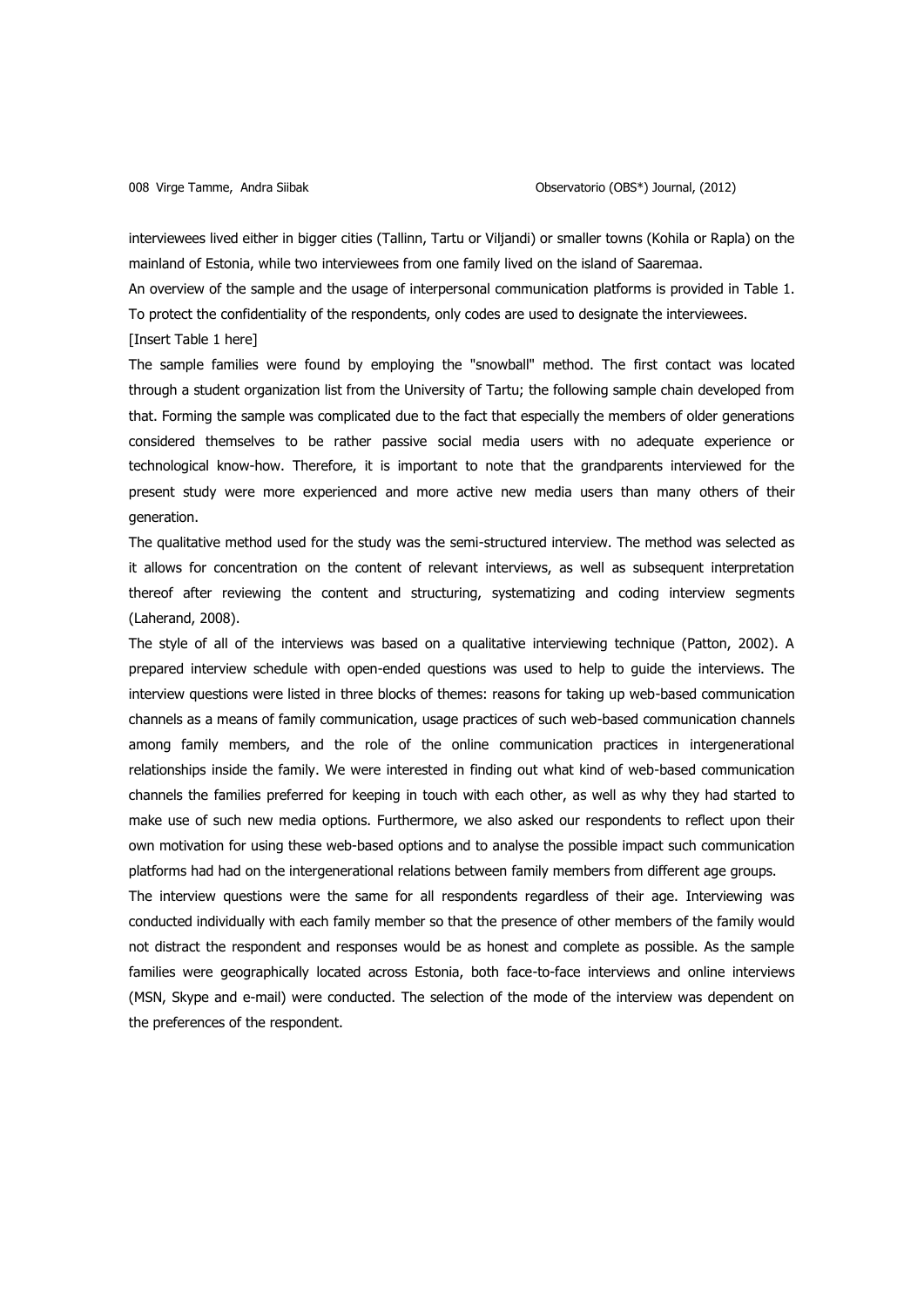The downsides of conducting interviews via channels of the new media included the time-consuming and laconic nature of such interviews, due to which the respondents needed more direction through additional questions. We also encountered difficulties in trying to motivate the respondents to concentrate on the online interview, and hence two of the interviews had to be finished via e-mail. Although e-mail interviews have been criticized for a lack of spontaneity in the responses received (Bampton & Cowton, 2002), they have also been praised for empowering participants (Bowker & Tuffin, 2004). Considering the fact that email interviews gave our respondents an opportunity to control the flow of the interviews, we believed email interviews to be the best solution for receiving carefully considered reflective replies from interviewees who were pressed for time.

While in face-to-face interviews the relevant information was obtained in approximately hour-long conversations, web-based interviews took approximately 2.5 hours. The longest interviews were conducted with the oldest interviewees, probably due to the fact that compared to the younger interviewees they were not as proficient in typing. While conducting the interviews via e-mail or instant messenger, it became evident that by giving written responses to our questions our respondents actually took time to think through their responses and to formulate them more thoroughly than they might have done in verbal interviews. All of the interviews conducted fulfilled their purpose and contributed to the study, giving a good overview of the web-based communication habits in the target families.

The interviews were analysed through a combination of qualitative data analysis and the procedures of the grounded theory approach, as described by Strauss and Corbin (1998). After the first and second stage of the empirical study – conducting and transcribing interviews – the interviews were coded line by line and analysed. During open coding - the comparison of each theme group with other theme groups – repeated responses formed dominant and discriminative codes, as well as items that were comparable in different interviews, thus making it possible to link the interviews in terms of similar questions. The selected approach enabled us to identify the major issues that related to the motivation and usage practices of webbased communication channels among family members from different age groups.

All the interviews were conducted in Estonian, the mother-tongue of the respondents. Extracts from the interviews were translated by the authors to illustrate the analysis.

### **Results and Discussion**

### Reasons for Using Web-Based Communication Channels

The results suggest that there are several aspects that motivate families to engage in online communication. Our interviews indicate that one of the most important motivations behind using web-based communication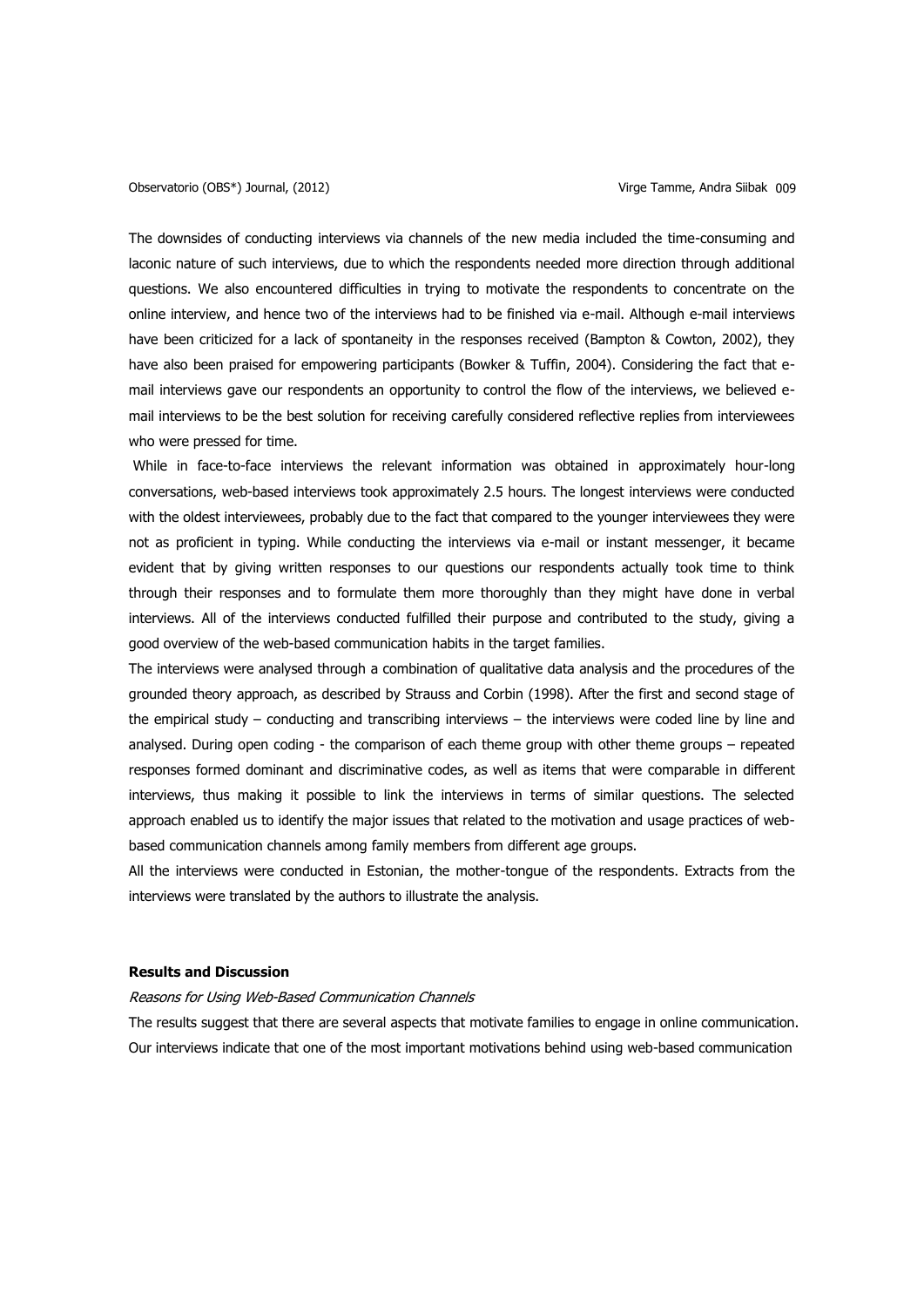platforms is the feeling of closeness and connectedness these platforms create. All our respondents, regardless of age, were motivated to make use of web-based communication channels, as these allowed them to feel a part of the group, the community. While the youngest members of the family saw web communication as an additional way of staying in touch with friends, older interviewees were mainly motivated by the opportunity to stay in touch with other members of their family.

Similarly to the findings of others (cf. Harwood, 2000, p. 62), it appears that the feeling of closeness was crucial to those family members who lived far away and hence did not get to see their loved ones very often. Our interviews indicate that web-based communication channels offer an especially important opportunity for those families whose members do not live under the same roof; i.e. they have moved out due to work-related obligations, studies or other life changes. Hence, as suggested by Hughes and Hans (2001), our results also indicate the potential of computer-mediated communication for empty-nest families.

Actually, other people can find out through MSN when my husband is home from Finland; when I'm online, Mart's in Finland, and when I'm offline, Mart must be home /---/ It's [MSN] extremely important when it comes to my husband as well. We spend most of our time apart as it is and if we didn't have this opportunity to stay in touch, things would be pretty sad. (F34, Family 4)

Our interviews illustrate the fact that distance is not the only reason why families prefer to use web-based communication platforms to get in touch with each other. Our findings indicate that web-based communication channels are also in daily use in families whose members live under the same roof. In the case of the families interviewed, via the new media contacts were not made as actively with family members who lived somewhere else as with family members residing in the same household. In the interviewed families, various environments offering chat opportunities (Facebook chat, Skype chat, instant messenger etc.) were often used to organise practical daily matters (shopping, household duties, etc.), as well as for planning events.

/---/Actually I talk to my mum quite often on Skype, even when we're both at home in different rooms and she wants to tell me something. We're both quietly busy with our laptops and then I get a message from her like: "Hey, go get some food" (F20, Family 3).

With Täta [aunt] we sometimes just play around. We sit in the same room, look each other in the eye and joke around as our avatars. But we're just kidding; we get along really well (F9, Family 1).

Our interviews indicate that such an active adoption of the new technologies by all members of the family has resulted in a situation where first contact with family members is sought via the "rapid communication channels", MSN or Skype. Due to the ability to engage in asynchronous communication, families often organise online "family meetings" which allow them to discuss and plan various matters both one-on-one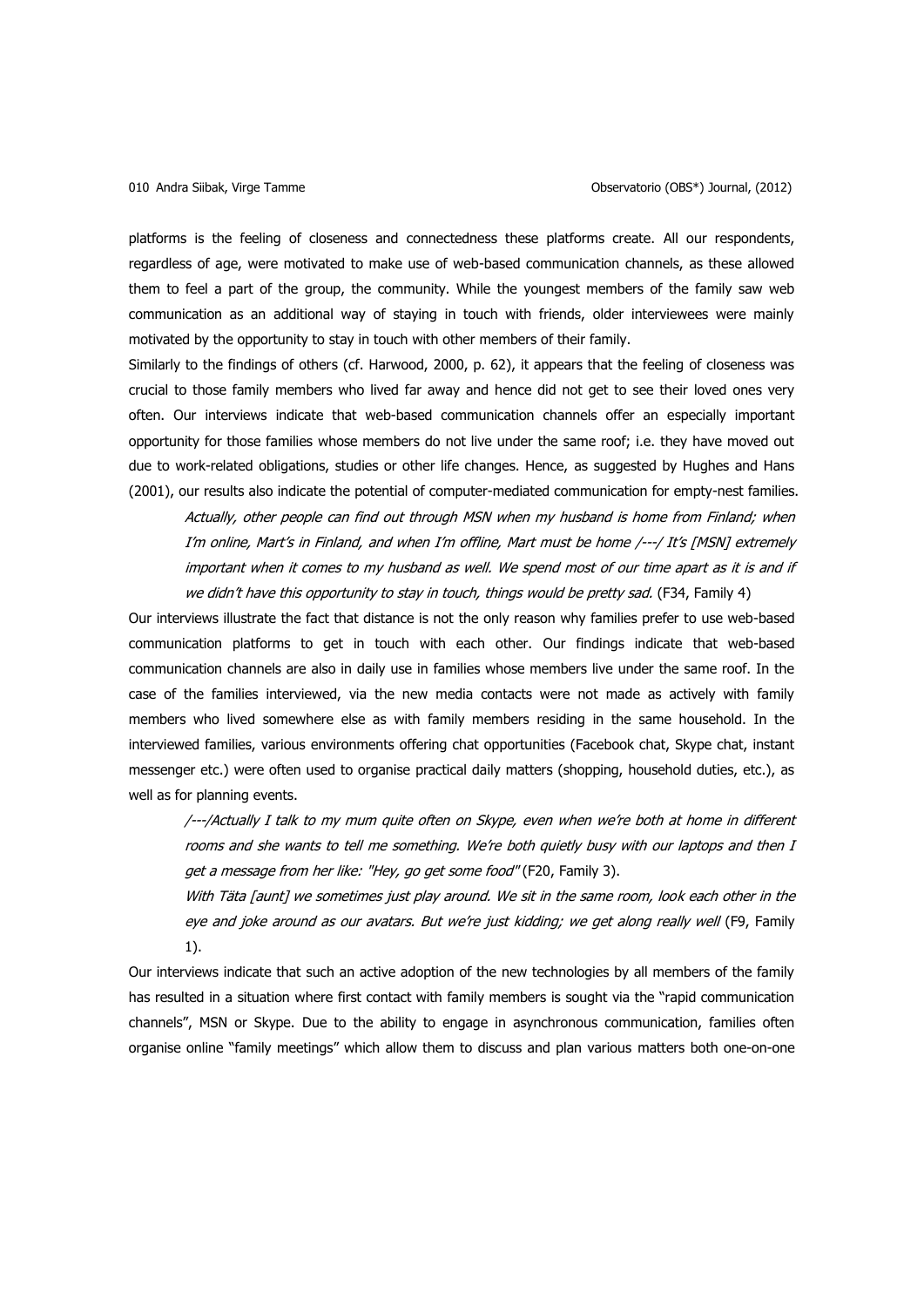and in bigger groups. Such chat opportunities are also preferred due to their more private and individualized type of communication, rather than posting their messages to be viewed by the whole imagined audience of social media, for example. Furthermore, it appears that such new media applications are also used because of the ability to get almost immediate responses, as many family members are always logged onto these platforms.

In addition to the younger members of the family, who are constantly logged on to different web communication channels, web-based communication opportunities are equally important to the oldest members of the family, who see Internet communication as a substitute for F2F communication. Therefore, similar to the findings of others (cf. Morris, Goodman, Brading, 2007; Selwyn, Gorard, Furlong, 2003), our oldest respondents admitted that their families and friends were the main motivation behind adopting ICTs. Although the interviewed grandparents admitted that they still preferred telephone communication to online options, they all had discovered the wonders of Facebook, for example, which enabled them to be up to date with their children's and grandchildren's minute-to-minute activities, concerns and thoughts. Furthermore, being able to interact with others and hold onto their social contacts is essential for maintaining the quality of life of older people (Kanayama, 2003). In this respect, web-based communication platforms offer them the much needed opportunity to share their everyday events and to be aware of the daily happenings of their children and grandchildren. In fact, the grandparents we interviewed admitted feeling much younger because they were able to keep in touch with their children and grandchildren through new media.

Previous studies reveal that the main reasons why young people do not want to include older persons, their parents in particular, as their Facebook friends are related to feelings of embarrassment and social norms (West, Lewis & Currie, 2009). It appears that the youngest members of the families we interviewed also had mixed emotions when first encountering their grandparents on social media. Nevertheless, after discussing the matter amongst themselves, they soon got accustomed to having their family members in their online friends' lists.

/---/not half a day passed when my eldest daughter posted "Who showed grandma Facebook?" on Skype [laughs]. This was a truly perplexed and somewhat even an annoyed question. But then I explained the situation and she found that actually it's quite nice that grandma can communicate with other people and welcomed her to the computer environment (F42, Family 3).

Over all, our interviews reveal that, for most of our respondents, web-based communication channels were the most convenient, affordable and fastest way to share everyday experiences with their family members.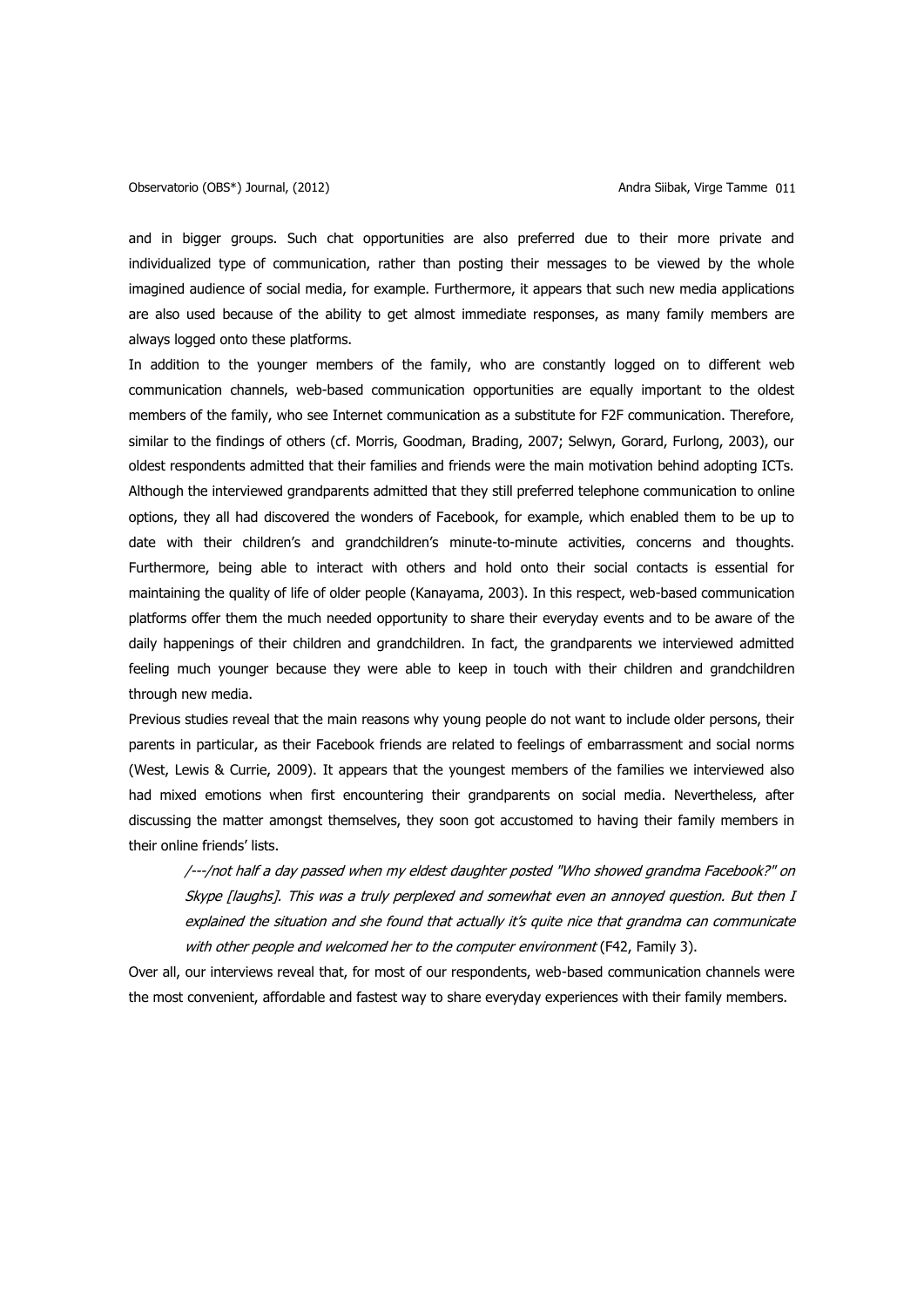It's just so convenient: when I'm at home, I have my computer on all the time and when Skype "squeaks", it's easy to check out what's happening; this is also considerably easier on the wallet /- --/ (M57, Family 2).

Hence, although Livingstone (2003) has claimed that technology has had a revolutionary effect in promoting individualization and privatization among young people as far as their family orientation is concerned, our findings also indicate that web-based communication platforms help to reunite family members from different generations. In fact, in the context of Estonia, where grandparents play a relatively small role in the everyday lives of their grandchildren (Kutsar et al., 2004), communication through various web-based communication environments can be seen as an opportunity which enables families to keep in touch and hence start to strengthen weakened intergenerational relations. Considering the above, we agree with Mesch (2006, p. 135), who claimed that "rather than serving to blur family boundaries, the Internet contributes to their preservation."

### Choosing Web-Based Communication Channels and Forms of Communication

Being constantly logged onto different web communities has created a situation where more preference is given to online communication than to F2F communication. Our interviews indicate that even when all family members are simultaneously under the same roof, families find it easier and more convenient to interact with each other by online means, rather than F2F. Although previous studies (Smith, Rogers & Brady, 2003; Cummings et al., 2002) indicate that Baby Boomers and Generation X generally prefer voice conversation, either F2F or on the phone, the opportunity to use the cheaper options offered by Skype, for example, has also helped to change their preferences. Our respondents named the Internet phone service Skype, instant messenger MSN and the SNS Facebook as platforms which they most often used in order to keep in contact with each other. Although some of the interviewees were also bloggers, blogs were less often referred to as a platform for family communication.

All of these communally used environments were mainly put into use on the initiative of middle-aged members of families, who were most daring in experimenting with technology and, hence, were viewed as the main role models for the youngest and oldest family members. Interviews with family members in their late 20s-40s indicate that all of our interviewees had gone through the "evolution" of social media, moving from the national language-based SNS Rate to the international SNS Orkut, and recently ending up using Facebook. The preference for Skype or instant messenger as a platform for family communication is dependent on the choice of other family members, as well as on the place and subject matter of the message.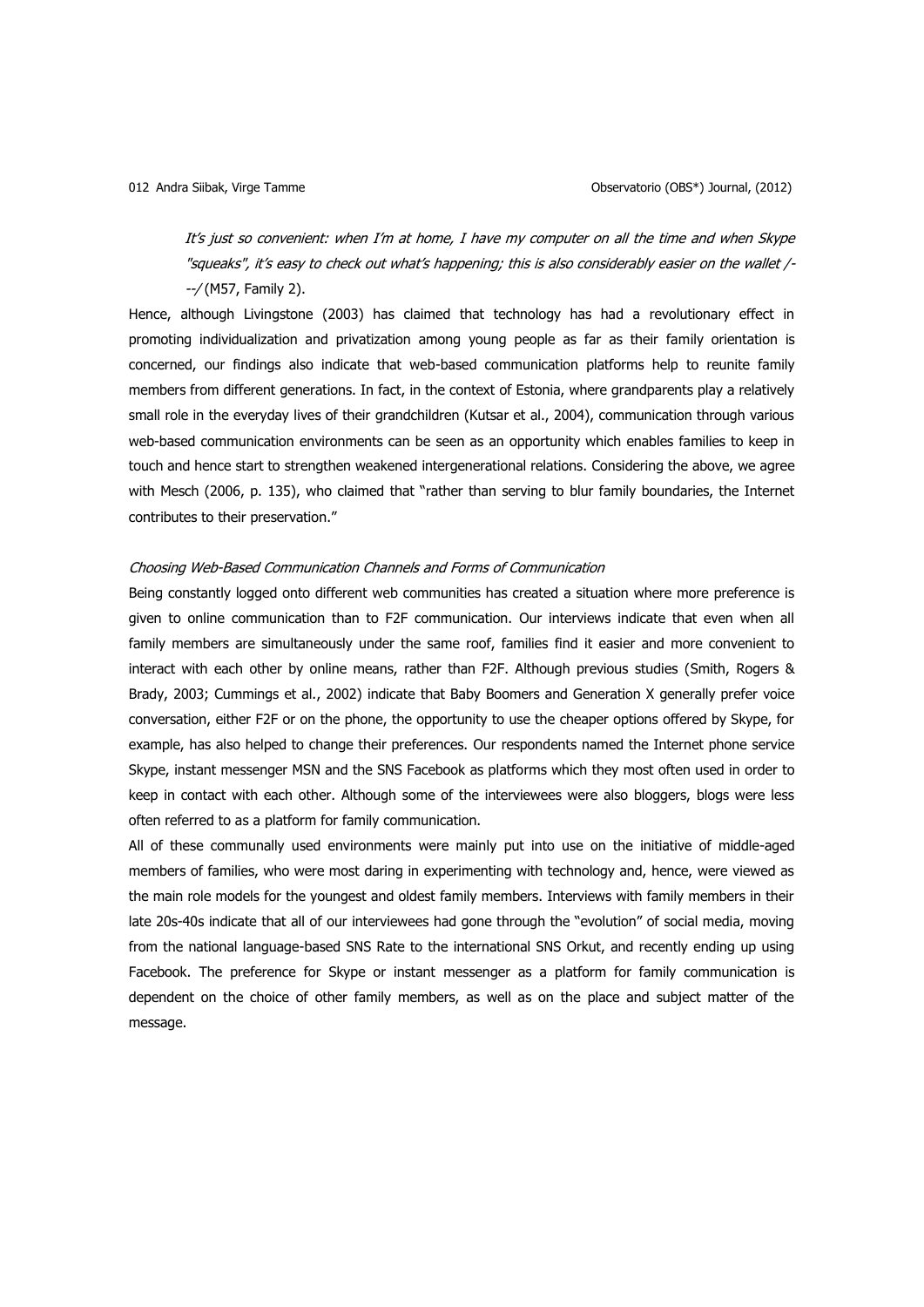I would love to use Skype as well but because everyone else uses MSN, my preference has grown out of that – since everyone uses it, I have to support it as well (F27, Family 2).

The interviews indicate that the preference for rapid communication channels for family conversations derived from the personal nature and privacy of such channels, which enables one to send messages to a select group only.

Skype, because it has a presentable, attractive and organized appearance and your conversations remain private not public (F12, Family 2).

This is due to the fact that imagined audience messages posted on Facebook usually contain more acute, substantive subject matters and statements that can be commented on by the general public. As the conversations on Skype and through instant messenger are considered more private, the topics under discussion are also believed to contain more daily and mundane matters, as well as personal joys and concerns.

On Facebook people exchange ideas and philosophize on an extremely wide variety of subject matters and those ideas and subjects remain posted for a fairly long time so everyone can contribute their two cents. We use Skype to talk about more mundane everyday issues (M57, Family 2).

The interviews show that, even though a number of web-based communication channels facilitate verbal contacts, families still prefer to communicate in writing. In comparison to the spoken language, our respondents preferred written contact not only because it gave them the opportunity to think through and formulate their messages better but also because it enabled them to send messages to a large group of people.

For personal matters with the family, we probably use the group chat function on Skype the most. It's good because everyone receives a question at the same time and everyone can also see the solution. You don't have to call 12 people one by one (M36, Family 2).

At times, the preference for web-based communication channels was sometimes also related to the desire to replace the intensity of face-to-face verbal communication with the more subdued and neutral expression of a written text. For instance an interviewed mother admitted that it was easier for her to communicate with her teenage daughter via MSN or Skype chat as she could better tolerate her adolescent daughter's emotional outbursts through technological intermediation.

My younger daughter is somehow extremely emotional, a teenager; her audible expressions can sometimes be very angry or depress me or something like that. It's easier to take it through a text that has been typed into MSN or Skype /---/ (F42, Family 3).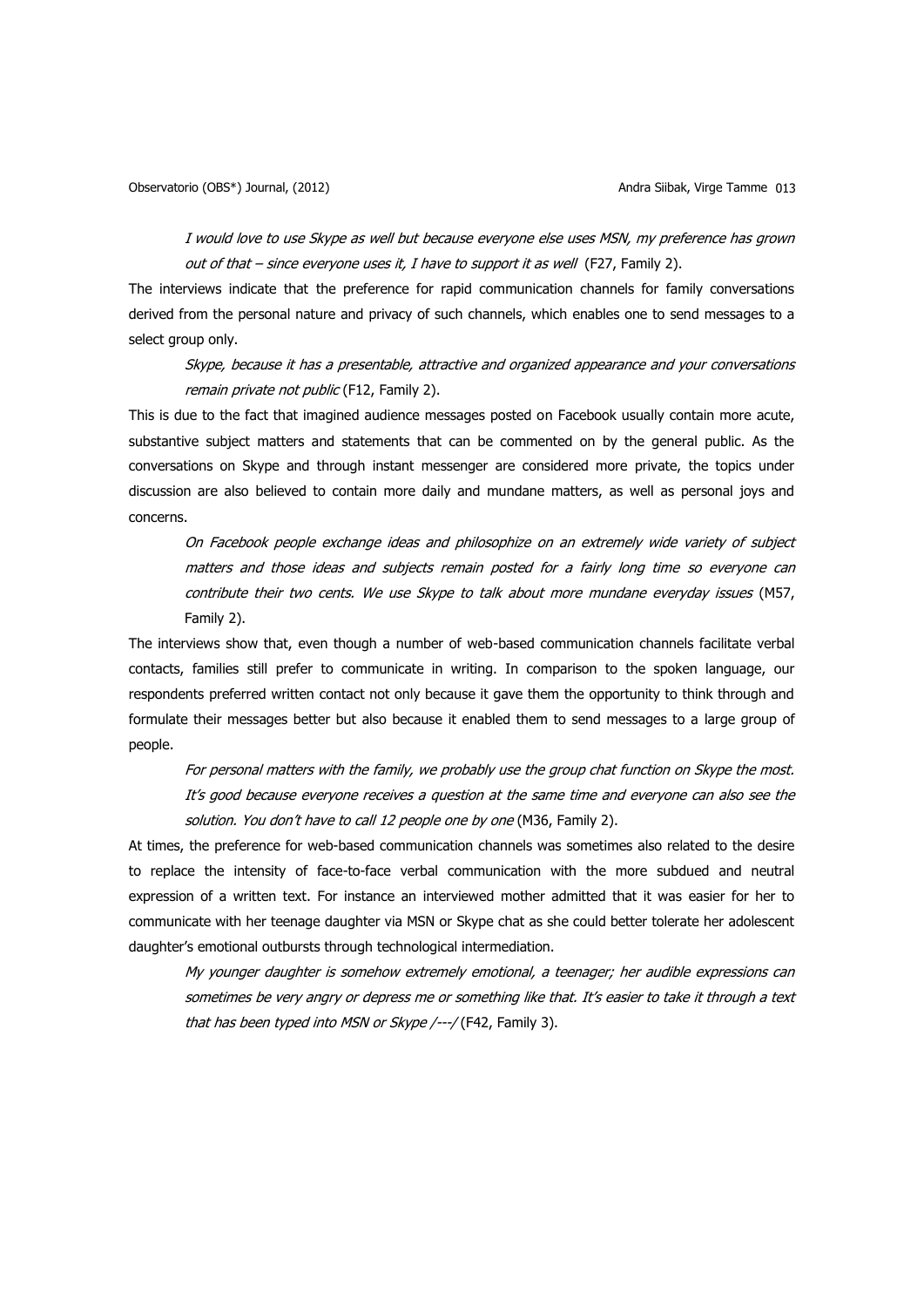#### Inter-generational differences in content-sharing practices

According to our interviews, families tend to use online media to share information related to everyday daily matters: maintenance of the home, renovation work, event planning, the well-being of family members, finances, subjects related to what is currently happening etc.

Family members from different age groups are used to following each others' postings on Facebook. In contrast to the oldest family members, who do not as frequently share interesting content with others, comment on posts or click the "like" button, the two younger age groups are actually quite active in keeping the flow of information moving through this channel. In comparison to the parents and grandparents, who viewed the postings by the young mainly in a positive light, our youngest interviewees did not feel particularly interested in the links and posts uploaded by their parents. This slightly negative attitude was caused by the fact that the young admitted to being already familiar with the content - either the topic of the post or the content of the link shared by the adults – and, hence, did not consider the received information bits to be very important.

Although parents and grandparents claimed that they had often felt a surge of positive emotions when reading through the Facebook posts of the youngest family members, they also admitted sometimes being concerned and irritated by their children's apparently superficial and simple postings.

/---/ Sometimes it seems that I would like my younger daughter not to be such a typical adolescent or I find her postings and reactions there uninteresting or stupid, empty, trivial. /---/ That is what irritates me – these are my kids and I feel annoyed, wondering why this is happening to me, why my child is so trivial. Their environment is not like that, it shouldn't facilitate it (F42, Family 3).

Grandparents in particular find it difficult to understand young people's eagerness to create content in social media; they feel it is impossible to convey heart-felt emotions through postings in a web environment.

One person has to talk to another person, looking them in the eyes, enjoying their body language, listening to their tone of voice, and not just type into a machine with errors and without emotion (F57, Family 4).

A fully developed sense of criticism and the desire not to clutter the environment with postings that have no real substance are some of the main reasons why the oldest respondents see themselves in the new media environment as observers rather than active content creators. Furthermore, our oldest respondents were also the most critical of all the interviewees in analysing their own content creation practices and said that they would also like to see a similar sense of criticism and substantive content production in their grandchildren.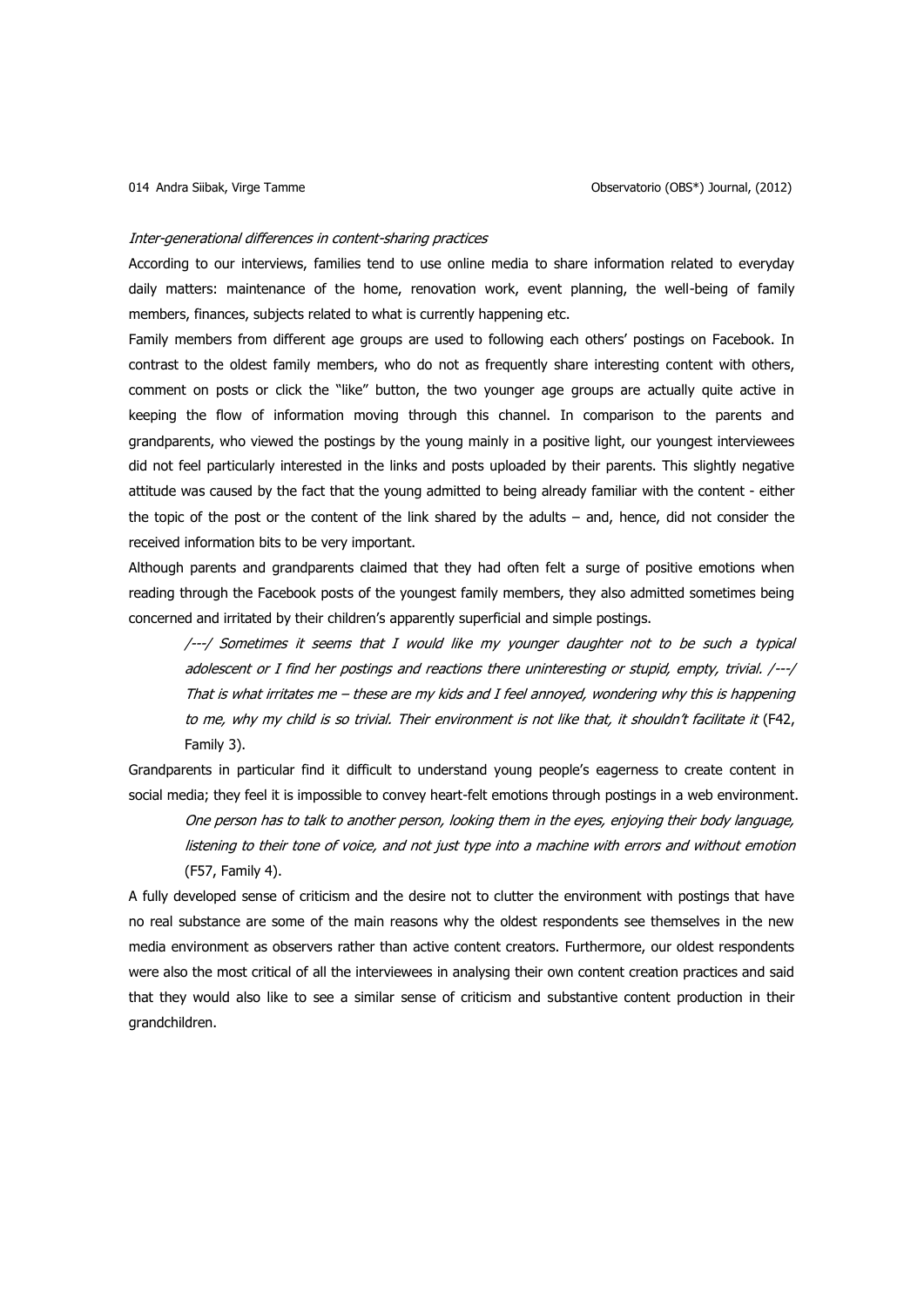I'm very critical of myself and therefore follow the rule that if you have nothing meaningful to say, don't clutter the environment (F57, Family 4).

In this context, however, it is also important to note that the less active content creation of grandparents we interviewed might also have been connected to the possible technology-knowledge gap between the members of their generations and that of the young members. Hence, not all of them felt relaxed and at ease with the technology they used. Similarly to the findings of previous studies (Alch, 2000), our research suggests that adults often turn to their children when they need assistance on the Internet. The research of Tsai, Ho & Tseng (2011) reveals that young people are eager to teach the elderly to use the Internet, so as to have a new way to communicate and to enhance family cohesion. Our interviews also indicate that, as getting accustomed to the new environment was a stressful experience for grandparents, children and grandchildren often assumed the role of mentors and teachers. With the support of their children and grandchildren, the oldest members of the families gradually adapted to the peculiarities of new media.

/---/ And I didn't really learn or use it [the computer] even though I was stressed. Until the little ones, my grandchildren, came along – one was two years old and the other five or six – and for them it's something self-evident /---/ They told me to click this and click that and showed me how to switch it on and so forth. I wasn't familiar with any keys – they showed me what to click. Then I found my courage and found myself having to start writing as well /---/Sometimes I'd call my daughter and ask whether or not and how I could do something, upload pictures, and she knew exactly how to do things. /---/ When I didn't know how to do something and it wouldn't work, I would hang up the phone and call back later when I had calmed down (F69, Family 3).

At the same time, interviews with the youngest family members indicated that the children often perceived faults in the content creation practices of adults in their family. For example, children mentioned that their parents sometimes posted private family photos on social media without their consent. In such cases, representatives of older generations themselves lacked the required sense of criticism and foresight as, evidently, they had not been able to foresee clearly enough the possible consequences of the practices described.

/---/the boys in my class have taken to following my mom's Flickr and then making fun of me at school. I once wrote an essay in school that we had to post in a blog; I added a picture to the essay and when you clicked on it, it took you to my mom's Flickr. Yes... and then they so to speak tuned my pictures and posted them (F12, Family 2).

The study reveals that adults often make use of such social media environments as Facebook to portray their family life as ideal. The interviews indicate that posts and photos uploaded on Facebook often can be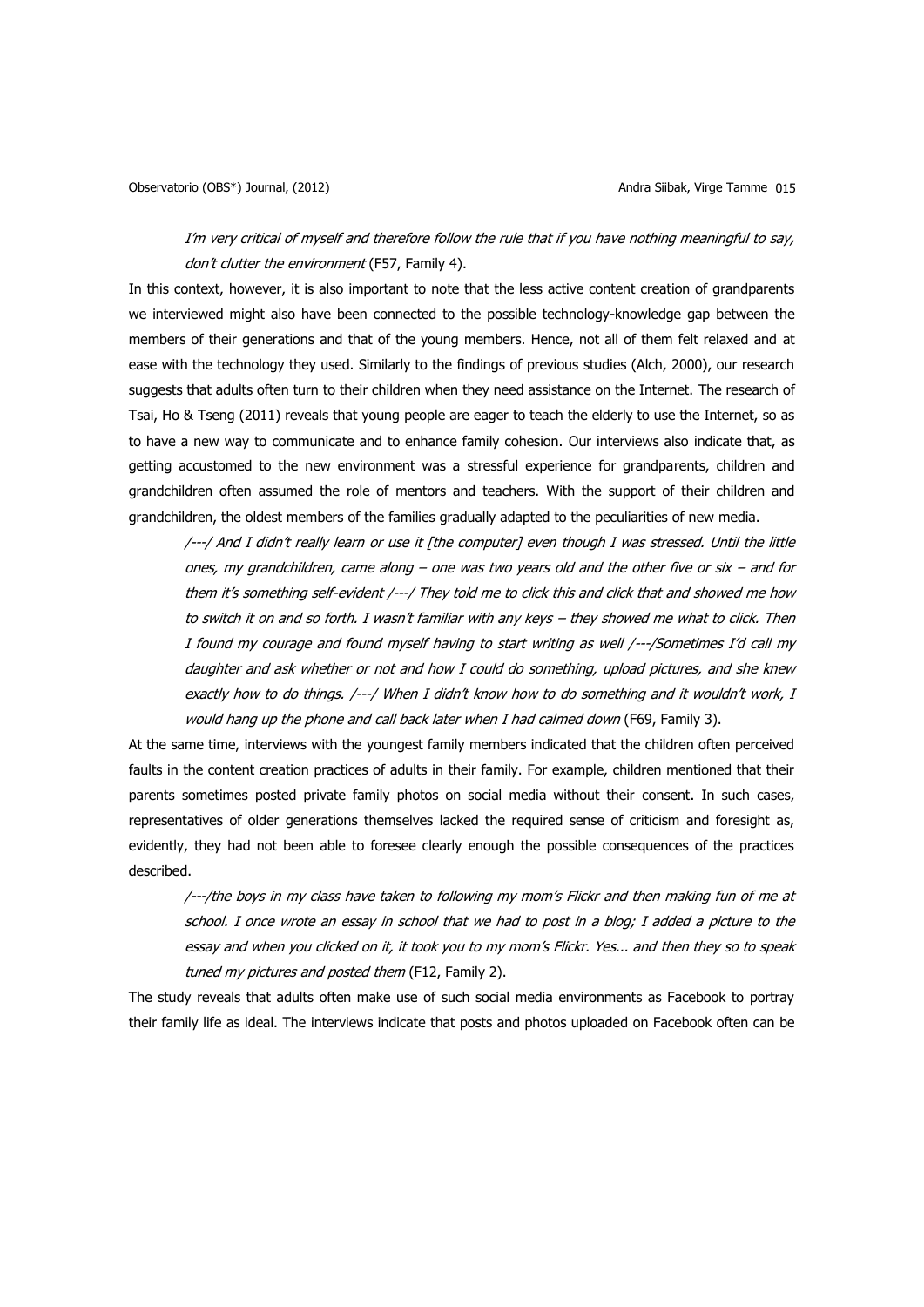viewed as representations of the ideal family and reveal their own as well as other family members' developments and accomplishments.

We all want our families to be happy from the inside as well as out. And when the inside is not always good, we at least want it to look ideal (F27, Family 1).

Parents' online content creation practices, however, play an important role in shaping the youngest family members' web usage, including self-presentation and communication with peers. The conducted interviews clearly illustrate the fact that parents are aware of the responsibility that comes with being a role model.

### Parental Mediation of Children's Web Communication

The interviews revealed that the parents were very clearly aware of the importance of parental mediation of children's Internet usage. Within the families, various agreements had been made between the children and grown-ups to monitor, control or restrict the web behaviour of the youngest family members.

For example, they have to have our permission before creating an account on a web site. Also, we limit the time spent online. From time to time, we look at what they have been up to, which web sites have been visited etc. They know we do that. In principle, I have access to their e-mail... Although I don't use it very often (F35, Family 2).

Well, my 12-year-old has been using it [SNS] for a couple of years. In the beginning, everything was under my supervision; I knew all of the passwords and codes. They knew I was monitoring them; that was our agreement (F34, Family 4).

The above-described parental supervision is mainly applied when monitoring the child's profile in rapid communication channels and SNS. The parents we interviewed admitted keeping a close eye on with whom and at what level their children communicated in online environments. Although the practice of monitoring is said to be quite rare (cf. Livingstone et al., 2011), our interviews with parents revealed that, when necessary, the child's SNS passwords were used for logging on and monitoring the child's activities in more detail. In such cases, a trusting parent-child relationship is of utmost importance, as the passwords need to be entrusted to the adult by the child. Our interviews indicate that knowing the child's passwords helped parents prevent unpleasant and, possibly, dangerous contacts that might harm the mental and physical well-being of their child.

I keep a close eye on with whom and how she communicates. I also have her Rate passwords. I looked at it once out of curiosity. It's a good thing I did – there was an older message from a considerably older man. /---/ Fortunately, my daughter had enough sense not to respond: I checked. Yet, it's important to keep an eye out. Better safe than sorry (F27, Family 1).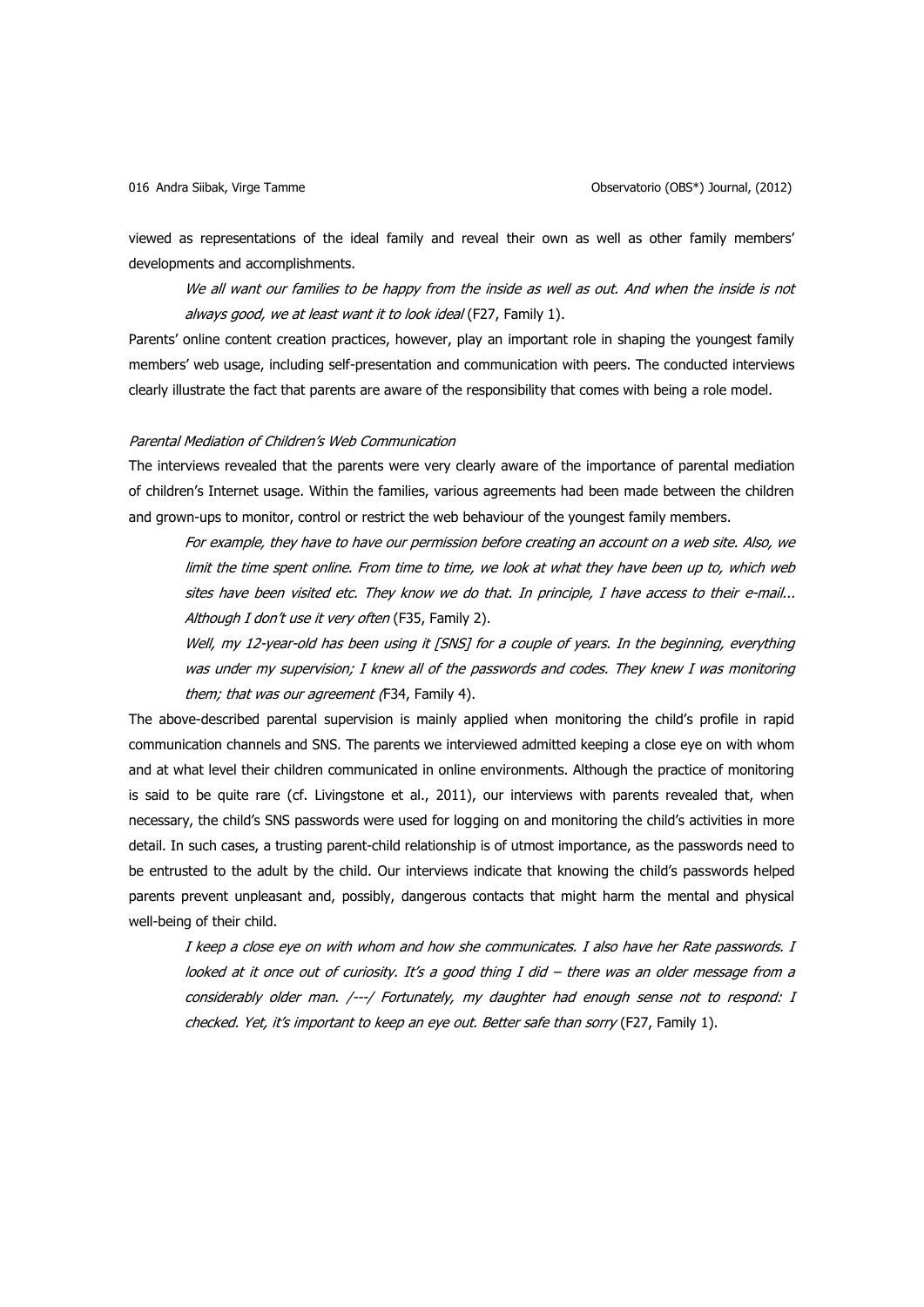Someone with a very suspicious name had sent her a message on Rate; I don't remember the name but it was somehow related to reproductive organs and the message was connected to sex. I blocked the sender and, fortunately, my daughter never saw it  $-I$  discovered the letter when I checked her profile and have never told her about it (F34, Family 4).

It appears that parents may also have an impact on children's content creation practices even just by frequently logging onto social media. For instance due to the possible supervision by parents, children are often afraid to post certain messages targeted to their peers and try to behave and post on the site in a more responsible manner.

It definitely affects the quantity of my messages because I can't write just any stupid thing that comes to mind when my parents can see it. I do pay attention to how I write and formulate something because this leaves a better impression on my parents (F12, Family 2).

Parents have perceived that some of their children have also tried to avoid their active on-site supervision by engaging in the practice of social steganography (boyd & Marwick, 2011), i.e. sending secret encrypted messages to their peers. The parents in our sample, however, admitted that they rarely read much into the cryptic messages as they considered it an ordinary pattern of behaviour of the young.

/---/ I know she sits in front of her computer half the night and communicates there. But she also knows very well that I don't like it and that's why she has filtered me out so that I won't be able to see how much time she spends online. /---/ There are things that make me a bit nervous or certain insinuation games between girlfriends. Along the lines of "this lies buried in history and we shall not talk about it". But I don't consider that a problem for me; if they want to keep quiet about something and be secretive, so be it (WF42, Family 3).

Parents consider it to be important to supervise their children's online behaviour until they can be certain of the children's correct and responsible web behaviour. The interviews indicate that such mutual acceptance of each other's behaviour is reached mostly when the child has outgrown puberty. However, while in their teenage years children try harder to hide from their parents' all seeing eyes and are less than enthusiastic about their parents' and grandparents' Internet use, but when they get older family members as social media users are positioned on the same level as friends.

Sometimes it's funny how my mum lists my friends on Facebook as hers. But, well, it doesn't bother my friends either that she does it. I think I've grown up enough for it not to bother me. I might be more accepting of my parents (F20, Family 3).

In this respect, similar to the findings of Karl and Peluchette (2011), the young adults in our sample did not have any negative reactions to their parents and grandparents being on Facebook and were happy to accept their friend requests.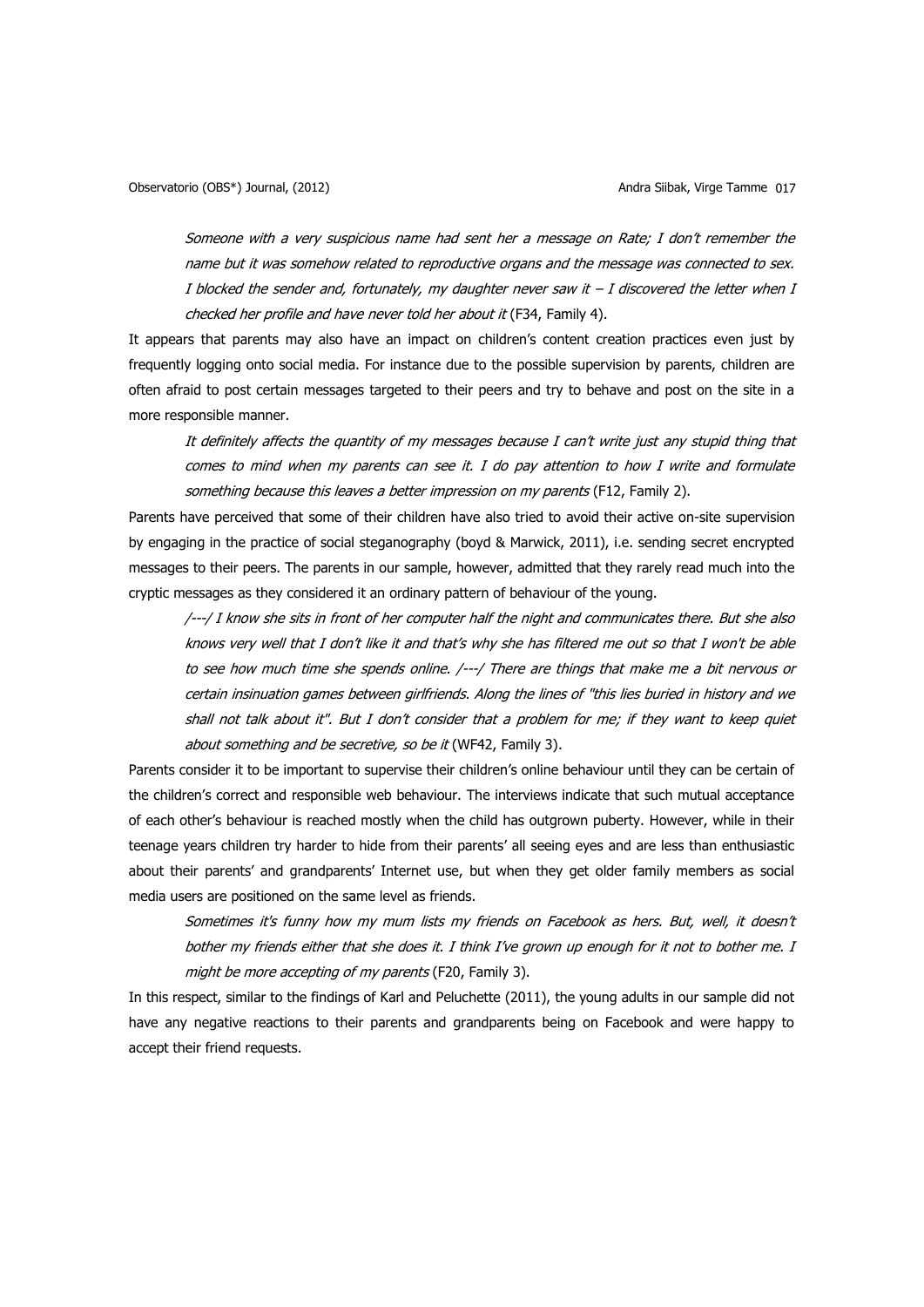#### **Conclusion**

The goal of the study was to discover the reasons and motivations family members from different generations have for making use of new media environments for family communication. The article focused on studying the experiences of four Estonian families whose members make daily use of different webbased communication platforms for family interactions. We also aimed to understand the role of such online interactions on the intergenerational relations between family members.

Based on our interviews, we believe that the Internet and new media play an enormous role in supporting and, partly, also re-establishing intergenerational communication. Active use of various web-based communication platforms by the young has also motivated members of older generations to adapt to the new environment. Although older family members prefer more traditional forms of communication, by moving onto online environments adults have tried to diminish the apparent distance between "digital natives" and "digital immigrants" (Prensky, 2001). Despite the technology-knowledge gap, which is mainly perceived by grandparents, family members from different age groups are motivated to learn and actively engage in using the same online platforms. Hence, our findings support the view of Madden (2010), who has claimed that engagement on new media platforms, especially on social media, bridges generational gaps, pooling together users from very different parts of people's lives and providing the opportunity to share skills across generational divides.

Our findings also support the idea of two-way socialization (Kalmus, 2007). On the one hand, younger members of the family play an important role in acquainting the older ones with various online platforms and suggesting ways to make use of these new technologies. On the other hand, as the older members of the families have considerably broader knowledge of the overall societal context, along with its values and norms, their experience proves invaluable in actively mediating children's online communication habits. In doing so, as our findings suggest, parents have even managed to prevent their children from encountering potential online risks. At the same time, our interviews indicate that parents may sometimes unknowingly be responsible for causing potentially harmful experiences for their children. Hence, we consider it crucial for both the older and younger family members to improve their digital literacy.

Our results suggest that Skype, instant messenger and Facebook are the most popular methods for maintaining contacts between family members. These platforms are particularly valued because of the relative intimacy they offer due to the privacy settings that can be modified by the users. Furthermore, our respondents valued the opportunity to be able to choose between synchronous or asynchronous communication and, hence, to think through their messages before posting them online. Our findings indicate that web-based communication platforms are used not only by families who are physically apart, but also by family members living under the same roof. Therefore, rather than taking the opportunity to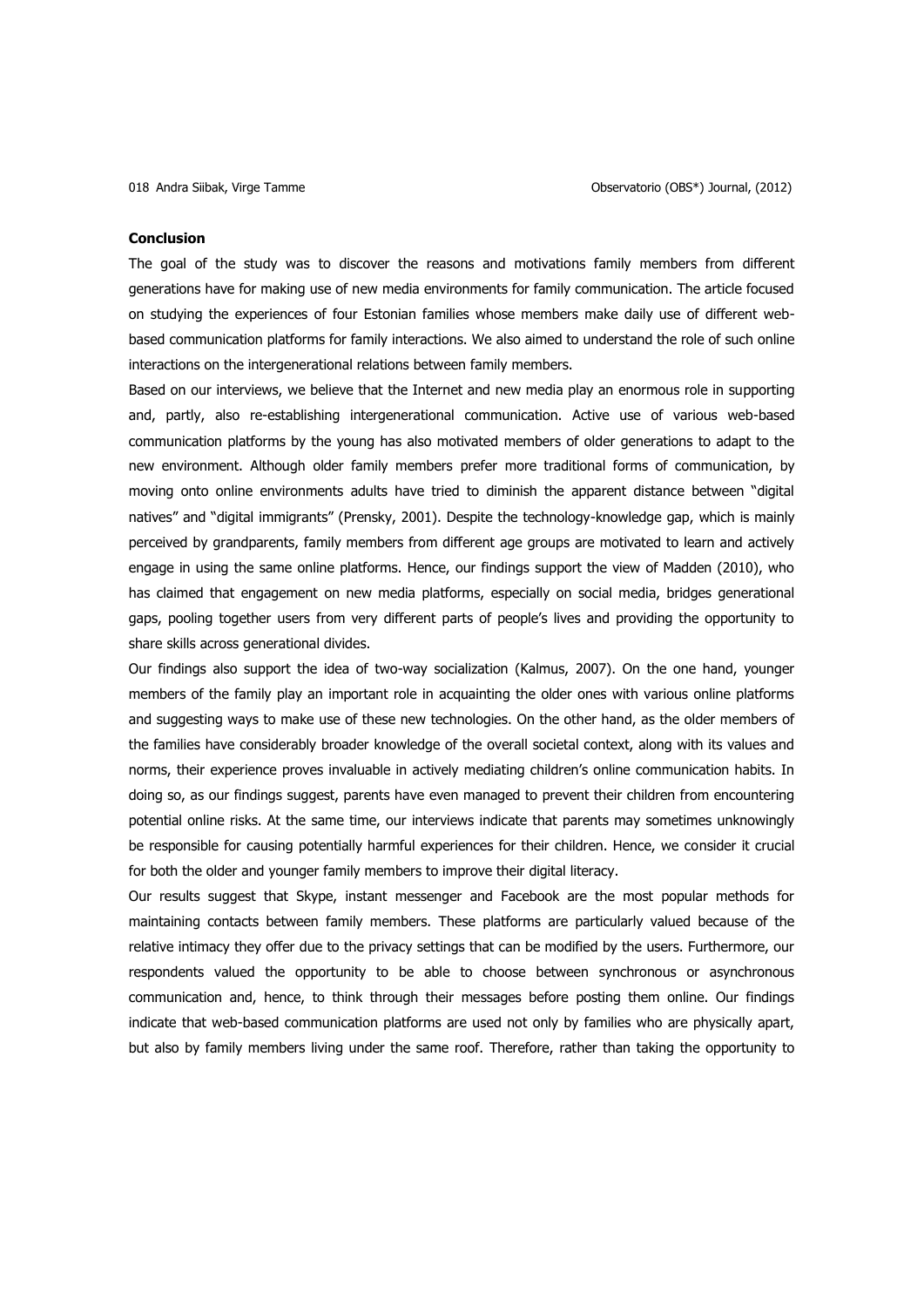Observatorio (OBS\*) Journal, (2012) Andra Siibak, Virge Tamme 019

communicate F2F, our respondents admitted preferring to use text-based, web-based communication channels.

Although the present study has provided some interesting findings on the reasons behind using web-based communication channels for family communication and the intra-generational relations on these platforms, the study has a number of limitations. The small size of the study sample does not allow us to make any generalizations from the findings. As the target group of our study included three generations from one family, finding families in which all three members from different age groups would be willing to participate proved to be a more difficult task than expected. This is also the reason why we were unable to conduct face-to-face interviews with the respondents but had to rely on the preferred mode of communication suggested by the interviewees. Although using a mixture of different data collection tools - Skype, instant messenger and e-mail - revealed the overall communication habits of the respondents, it meant that we were unable to provide similar conditions for interviews for all our participants.

Despite these limitations, we believe that the study enhances the knowledge of the current forms of family communication. In fact, our results give us reason to believe that traditional forms of family interaction are going through a dramatic change. Although some authors (e.g. Turkle, 2010) have taken a very critical stand against the preference for web-based communication platforms, others evaluate the undergoing changes in a more positive light, indicating that the Internet helps to expand family boundaries (Mesch, 2006). Nevertheless, in this context additional studies are needed. Not only are we in need of studies that analyse where the traditional forms of communication are heading, but we also need to gain a more thorough understanding of the possible impact ICTs have had on inter-generational relations. For instance, future researchers should consider studying how the phenomenon of "context collapse" (Marwick & boyd, 2010), which occurs on social media platforms, has affected the inter-generational relations between family members.

### **Acknowledgement**

The writing of this article was supported by the grants from the Estonian Ministry of Education and Research (SF0180017s07) and the Estonian Science Foundation (No. 8527).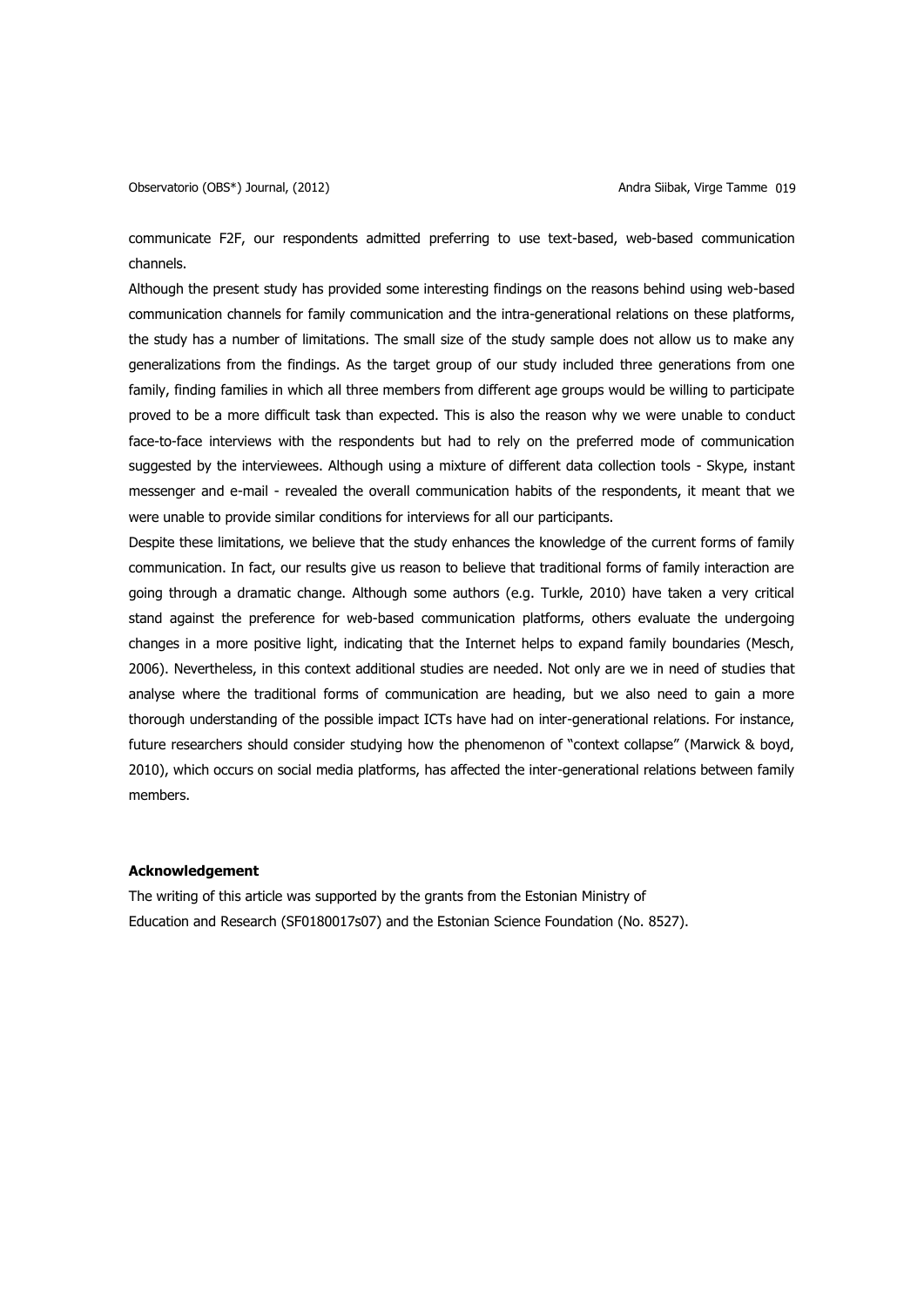#### **References**

Alch, M. L. (2000). The echo-boom generation: a growing force in America society. The Futurist 34(5), 42-46.

Ames, M., Go, J., Kaye, K., Spasojevic, M. (2011). Understanding Technology Choices and Values through Social Class. Proceedings of CSCW 2011, ACM Conference on Computer-Supported Cooperative Work. ACM Press. Retrieved from <http://www.stanford.edu/~morganya/research/ames-cscw11-class.pdf> (Accessed January 2012)

Aroldi, P. (2011). General belonging between media audiences and ICT users. In F.Colombo & L. Fortunati (Eds.). Broadband society and generational changes, (pp.51-69). Berlin: Peter Lang.

Bampton, R. & Cowton, C. (2002). The E-Interview. Forum: Qualitative Social Research, 3(2). Retrieved from:<http://www.qualitative-research.net/fqs-texte/2-02/2-02bamptoncowton-e.htm> (Accessed July 2012).

Bitterman, N., Shalev, I. (2004). The silver surfer: making the Internet usable for seniors. *Ergonomics in* Design: The Quarterly of Human Factors Applications, 12(1), 24-28.

Boase, J., Wellman, B. (2006). Personal Relationships On and Off the Internet. In Perlman, D. & Vangelisti, A. L. (Eds.). Handbook for Personal Relationships (pp.709-723). Cambridge: Cambridge University Press.

Bolin, G., Westlund, O. (2009). Mobile Generations: The Role of Mobile Technology in the Shaping of Swedish Media Generations. International Journal of Communication 3, 108-124.

boyd, d., Marwick, A. (2011). Social Steganography: Privacy in Networked Publics. Paper presented at ICA on May 28, 2011 in Boston, MA. Retrived from: [http://www.danah.org/papers/2011/Steganography-](http://www.danah.org/papers/2011/Steganography-ICAVersion.pdf)[ICAVersion.pdf](http://www.danah.org/papers/2011/Steganography-ICAVersion.pdf) (Accessed July 2012)

boyd, d., Hargittai, E., Schultz, J., Palfrey, J. (2011). Why Parents Help Their Children Lie to Facebook About Age: Unintended Consequences of the 'Children's Online Privacy Protection Act. First Monday, 16 (11). Retrieved from: <http://firstmonday.org/htbin/cgiwrap/bin/ojs/index.php/fm/article/view/3850/3075> (Accessed July 2012).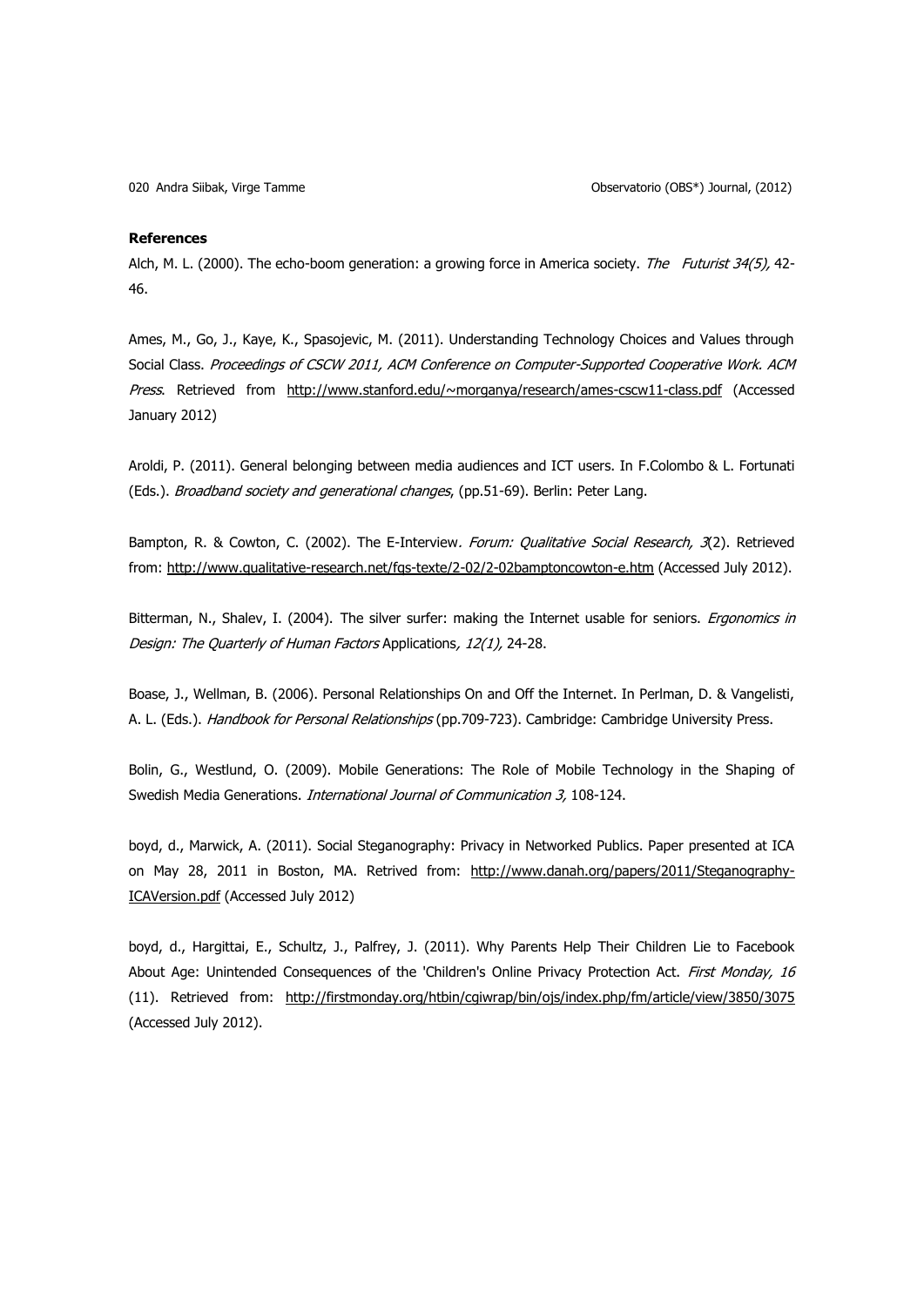Bowker, N., & Tuffin, K. (2004). Using the online medium for discursive research about people with disabilities. *Social Science Computer Review*, 22(2), 228–241. Retrieved from: <http://www.uk.sagepub.com/jamesandbusher/Bowker,%20N.%20and%20Tuffin,%20K.pdf> (Accessed July 2012).

Buckingham, D. (2006). Is There a Digital Generation? In Buckingham, D. & Willett, R. (Eds.). Digital Generations. Children, Young People, and New Media (pp. 1-13). NY, London: Lawrence Erlbaum Associates.

Colombo, F., Fortunati, L. (Eds.) (2011). Broadband Society and Generational Changes. Berlin: Peter Lang.

Corsten, M. (1999). The times if generations. Time & Society, 8(2), 249-272.

Cummings J. N., Butler, B., Kraut, R. (2002). The quality of online social relationships. Communications of the ACM, 45(7), 103-108.

Dickinson, A., Hill, R.L. (2007). Keeping in touch: talking to older people about computers and communication. Educational Gerontology, 33(8). 613-630.

Fromme, J. (2006). Socialisation in the age of new media. Retrieved from http://www.medienpaed.com/05- 1/fromme05-1.pdf (Accessed November 2011)

Gaylor, D. (2002). Generational differences. Retrieved from [http://www.agts.edu/faculty/faculty\\_publications/articles/creps\\_generations\\_chart.pdf\(](http://www.agts.edu/faculty/faculty_publications/articles/creps_generations_chart.pdf)Accessed December 2011)

Gentile D.A., Walsh, D.A. (2002). A normative study of family media habits. Applied Developmental Psychology, 23, 157–178.

Gonçalves, V. Patrício, M. (2010). Information technology for grandparents and Grandchildren. Proceedings of ICERI2010 Conference. 15th-17th Nov. 2010, Madrid,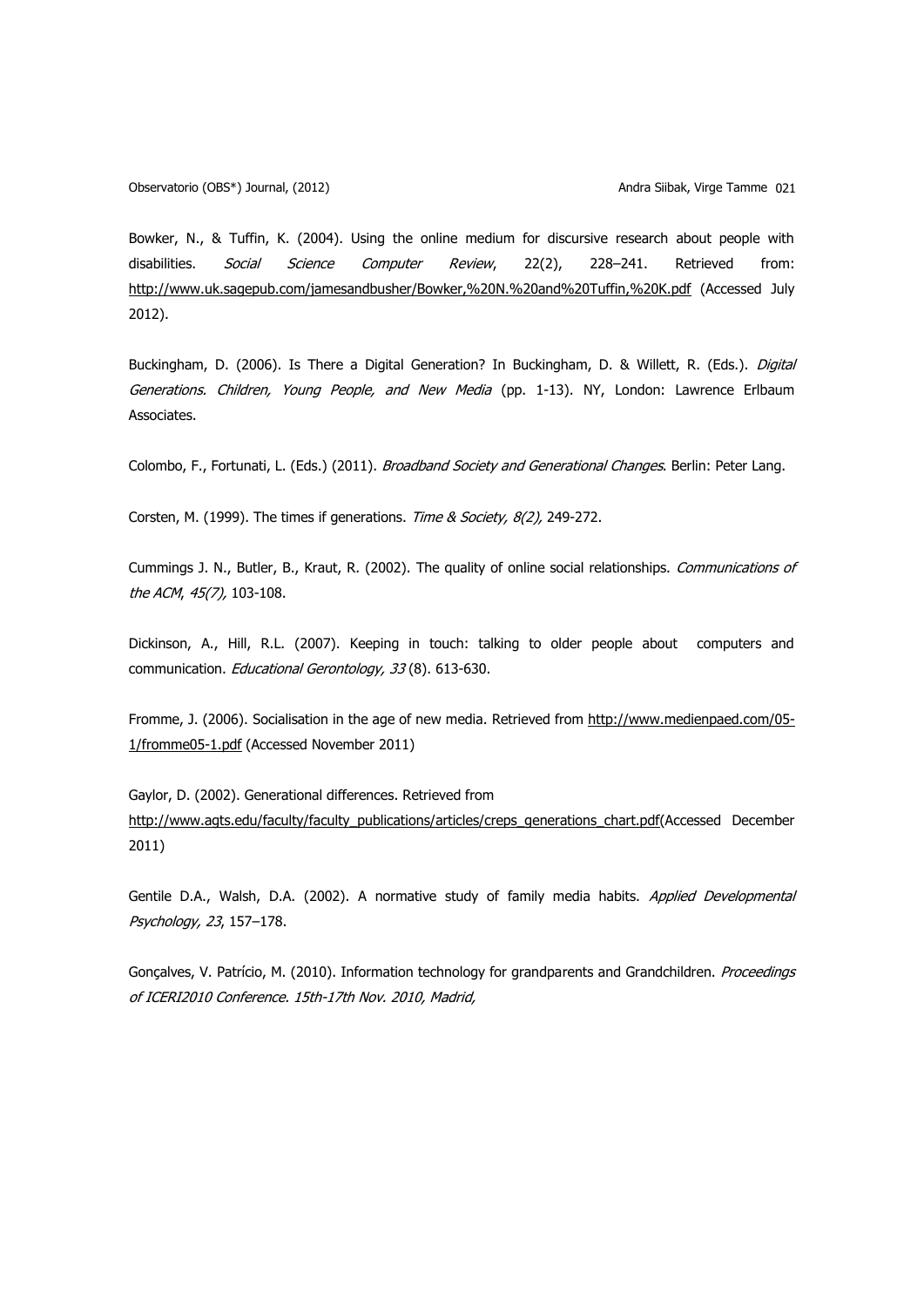Spain. Retrieved from: [http://ipb-pt.academia.edu/RaquelPatr%C3%ADcio/Papers/901290/](http://ipb-pt.academia.edu/RaquelPatr%C3%ADcio/Papers/901290/%20Information_technology_for_grandparents_and_grandchildren)  [Information\\_technology\\_for\\_grandparents\\_and\\_grandchildren](http://ipb-pt.academia.edu/RaquelPatr%C3%ADcio/Papers/901290/%20Information_technology_for_grandparents_and_grandchildren) (Accessed July 2012).

Harwood, J. (2000). Communication media use in the grandparent-grandchild relationship. Journal of Communication, 50 (4), 56-78.

Helsper, E., Enyon, R. (2009). Digital natives: where is the evidence? British Educational Research Journal, 36(3), 503-520. doi:10.1080/01411920902989227

Herring, S. C. (2008). Questioning the Generational Divide: Technological Exoticism and Adult Constructions of Online Youth Identity. In Buckingham, D. (Ed.) Youth, Identity, and Digital Media (pp. 71-92). Cambridge, MA: The MIT Press. doi: 10.1162/dmal.9780262524834.071.

Holmes, J. (2011). Cyberkids or dividend generations? Characterising young people's internet use in the UK with generic continuum or typological models. New Media & Society, 13(7), 1-19. doi: 10.1177/1461444810397649.

Hughes, R., Hans, J. (2001). Computers, the Internet and families. Journal of Family Issues, 22, 776-790.

Hutchby, I. (2001). Conversation and Technology: From the Telephone to the Internet. Cambridge: Polity. Internet World Stats (2011) Retrieved from <http://www.internetworldstats.com/europa.htm#ee> (Accessed January 2012)

Kalmus, V., von Feilitzen, C., Siibak, A. (2012). "Evaluating the effectiveness of teachers' and peer mediation in supporting opportunities and reducing risks online" In Livingstone, S., Haddon, L. & Görzig, A. (Eds.). Children, risk and safety online: Research and policy challenges in comparative perspective (pp.245- 256). London: Polity Press.

Kalmus, V.; Pruulmann-Vengerfeldt, P.; Runnel, P.; Siibak, A. (2009). Mapping the terrain of "Generation C": Places and practices of online content creation among Estonian teenagers" Journal of Computer-Mediated Communication, 14(4), 1257-1282.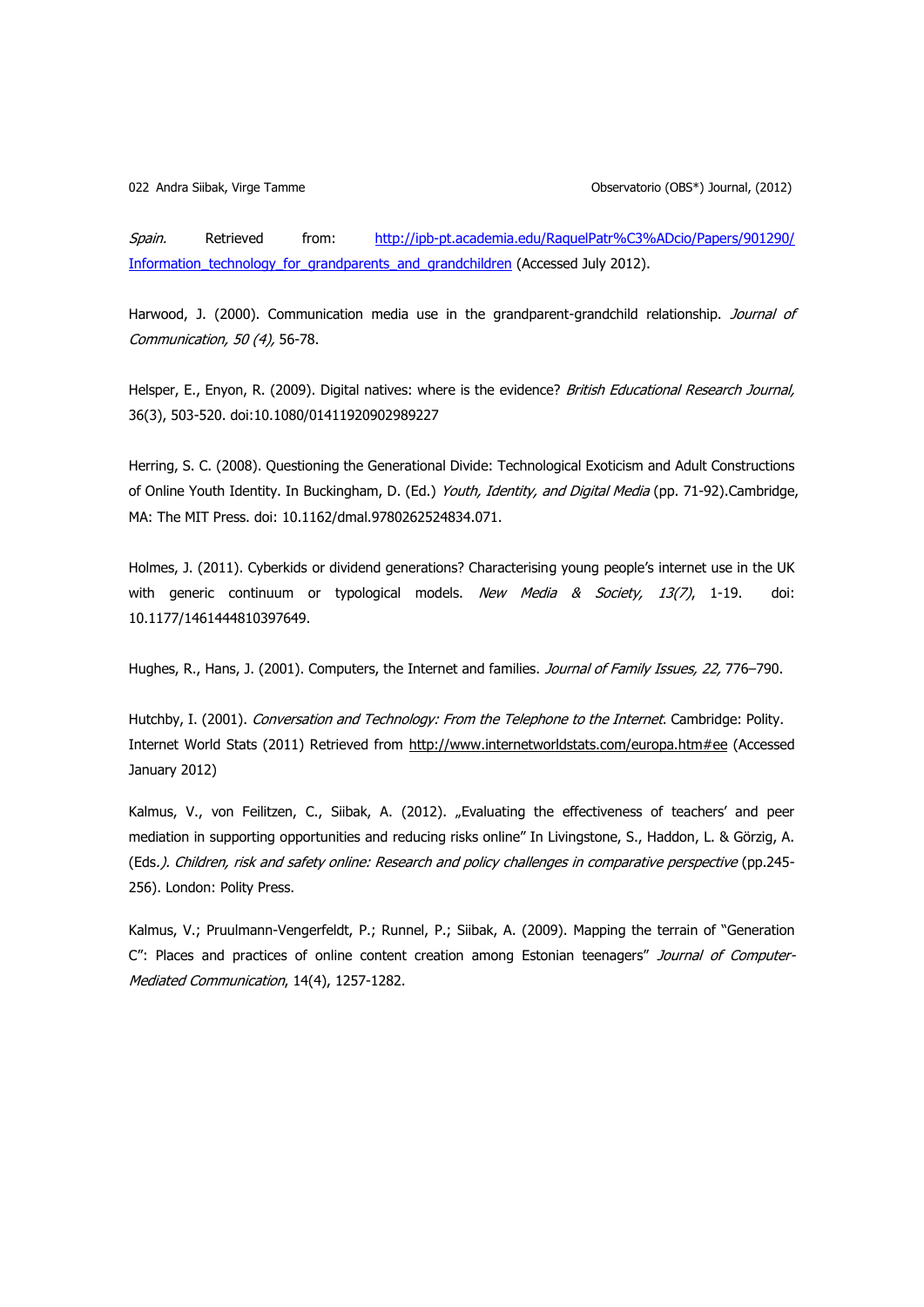Kalmus, V. (2007). Socialization in the Changing Information Environment. Implications for Media literacy. In Macedo, D. & Steinberg, R. S. (Eds.) Media Literacy. A Reader. (pp. 157-165). New York: Peter Lang.

Kanayama, T. (2003). Ethnographic research on the experience of Japanese elderly people Online. New Media & Society 5, (2), 267–288.

Karl, K. A., Peluchette, J. V. (2011). "Friending" professors, parents, and bosses: a Facebook connection conundrum. Journal of Education for Business, 86(4), 214-222.

Kirwil, L. (2009). Parental Mediation of Children's Internet Use in Different European Countries. Journal of Children and Media 3 (4), 394-409.

Kutsar, D., Harro, M., Tiit, E.-M., Matrov, D. (2004). Children's welfare in Estonia from different perspectives. In Jensen, A.-M., et al. (Eds). Children's welfare in aging Europe. (pp.81-138). Tartu: Tartu University Press. Retrieved from:<http://www.svt.ntnu.no/noseb/costa19/nytt/welfare/Vol%20I/estonia.pdf>

Kutsar, D., Tiit, E.-M. (2003). Changing family structures and alternative paths to family formation in Estonia. In Letablier, M.-T., and Pennec, S. (Eds.) Changing family structure in Europe: New challenges for public policy. (pp. 52-59). Loughborough: Loughborough University: European Research Centre. Retrieved from: <http://www.xnat.org.uk/Publications.html>

Laherand, M-L. (2008). Kvalitatiivne uurimisviis. Tallinn: OÜ Infotrükk

Lenhart, A., Rainie, L., Lewis, O. (2001). Teenage life online: The rise of the instant-message generation and the internet's impact on friendships and family relationships. Washington, DC: Pew Internet and American Life Project. Retrieved from:

<http://www.immagic.com/eLibrary/ARCHIVES/GENERAL/PEW/P010620L.pdf> (Accessed July 2012).

Livingstone, S. (2003). Children's Use of the Internet: Reflections on the Emerging Research Agenda, New Media and Society 5(2), 147-66.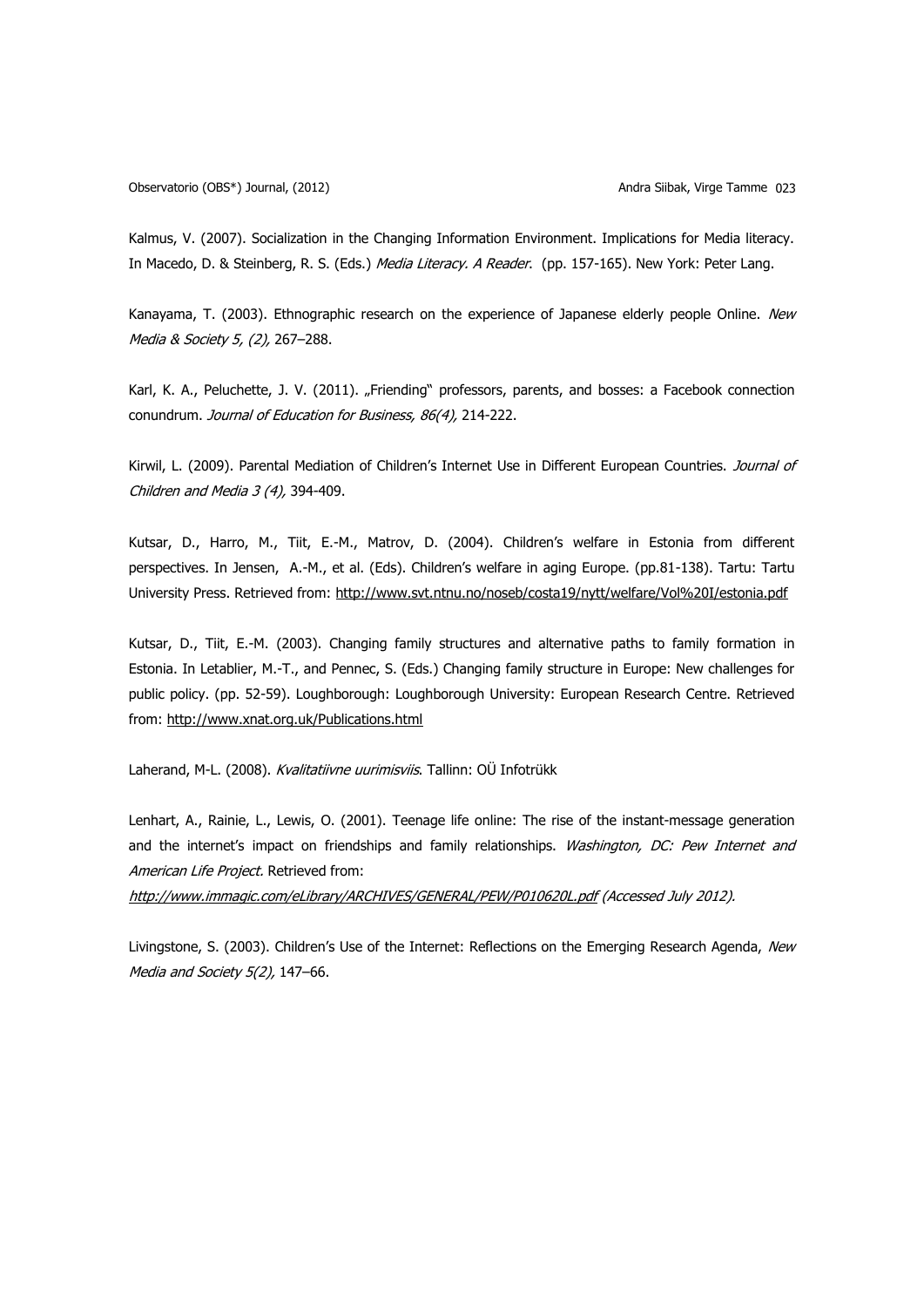Livingstone, S., Haddon, L., Görzig, A., Ólafsson, K. (2011). Risks and safety of internet: The perspective of European children. Full Findings. LSE, London: EU Kids Online. Retrieved from: [http://www2.lse.ac.uk/media@lse/research/EUKidsOnline/Initial\\_findings\\_report.pdf](http://www2.lse.ac.uk/media@lse/research/EUKidsOnline/Initial_findings_report.pdf) (Accessed July 2012).

Livingstone, S., Haddon, L. (2009). EU Kids Online: Final report. London, London School of Economics and Political Science. Retrieved from: http://www2.lse.ac.uk/media@lse/research/EUKidsOnline/ [EU%20Kids%20I%20%2820069%29/EU%20Kids%20Online%20I%20Reports/EUKidsOnlineFinalReport.pdf](http://www2.lse.ac.uk/media@lse/research/EUKidsOnline/%20EU%20Kids%20I%20%2820069%29/EU%20Kids%20Online%20I%20Reports/EUKidsOnlineFinalReport.pdf) (Accessed July 2012).

Livingstone, S., Helsper, E.J. (2008). Parental Mediation of Children's Internet Use. Journal of Broadcasting & Electronic Media, 52 (4), 581-599.

Livingstone, S., Bober, M. (2005). UK children go online: Emerging opportunities and dangers. London: London School of Economics and Political Science. Retrieved from: [http://www.lse.ac.uk/collections/children-go-online/UKCGO\\_Final\\_report.pdf](http://www.lse.ac.uk/collections/children-go-online/UKCGO_Final_report.pdf) (Accessed July 2012).

Madden, M. (2010). Older adults and social media. Pew Internet & American Life Project.Retrieved from <http://pewresearch.org/pubs/1711/older-adults-social-networkingfacebook-twitter> (Accessed December 2011)

Maggiani, R. (2011). Social Media and Its Effect on Communication. Retrieved from <http://www.solari.net/documents/position-papers/Solari-Social-Media-and-Communication.pdf> (Accessed October 2011)

Marwick A. E., boyd, d. m. (2010). "I tweet honestly, I tweet passionately": Twitter users, context collapse, and the imagined audience. *New Media & Society*, 13 (1) Retrieved from: [http://nms.sagepub.com/content/early/2010/06/22/1461444810365313\(](http://nms.sagepub.com/content/early/2010/06/22/1461444810365313)Accessed November 2011)

Mesch, G. S. (2006). Family Relations and the Internet: Exploring a Family Boundaries Approach. The Journal of Family Communication, 6(2), 119-138.

Morris, A., Goodman, J., Brading, H. (2007). Internet use and non-use: views of older Users. Universal Access in the Information Society, 6(1), 43-57. doi: 10.1007/s10209-006-0057-5.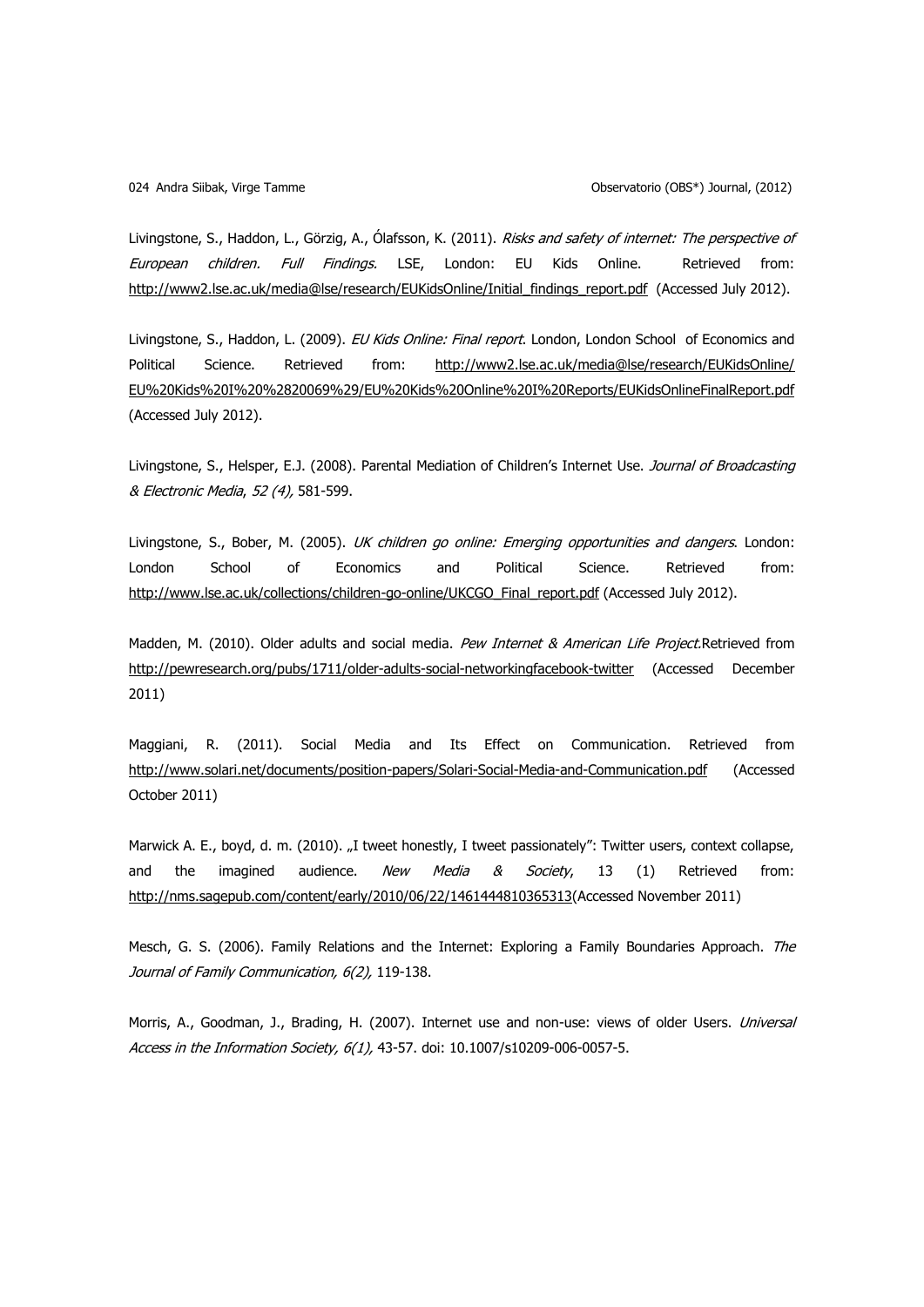Observatorio (OBS\*) Journal, (2012) Andra Siibak, Virge Tamme 025

Oolo, E., Siibak, A. (forthcoming 2012). Performing for one's imagined audience: social steganography and other privacy strategies of Estonian teens on networked publics. Cyberpsychology, x(x), x-x.

Palfrey, J., Gasser, U. (2008). Born digital: understanding the first generation of digital Natives. New York: Basic Books.

Patton, M.Q. (2002). Qualitative Research and Evaluation Methods. Thousand Oaks, CA: Sage.

Patton, M.O. (2002). *Qualitative Research and Evaluation Methods*. Thousand Oaks, CA: Sage.

Prensky, M. (2001). Digital Natives, digital immigrants, part II: Do they really think differently?. On the Horizon, 9(5), 1-6.

Ponte, C., Simões, J.A. (n.d.). Asking parents about children's internet use: comparing findings about parental mediation in Portugal and other European countries. Retrieved from [http://www.lse.ac.uk/collections/EUKidsOnline/EU%20Kids%20I/Conference%20Papers%20and%20abstra](http://www.lse.ac.uk/collections/EUKidsOnline/EU%20Kids%20I/Conference%20Papers%20and%20abstracts/Victims%20and%20Perpetrators/Ponte.pdf) [cts/Victims%20and%20Perpetrators/Ponte.pdf](http://www.lse.ac.uk/collections/EUKidsOnline/EU%20Kids%20I/Conference%20Papers%20and%20abstracts/Victims%20and%20Perpetrators/Ponte.pdf) (Accessed October 2011).

Purcell, K. (2011). Search and email still top the list of most popular online activities. Pew Internet & American Life Project: Pew Research Center. Retrieved from: [http://pewinternet.org/~/media//Files/Reports/2011/PIP\\_Search-and-Email.pdf](http://pewinternet.org/~/media/Files/Reports/2011/PIP_Search-and-Email.pdf) (Accessed July 2012).

Ramsay, J., Hair, M., Saddique, S. (2008). Having it all: Students Combine Traditional and Digitally Mediated Communication. IADIS International Conference on Web Based Communities. Retrieved from [http://www.iadis.net/dl/final\\_uploads/200810C030.pdf](http://www.iadis.net/dl/final_uploads/200810C030.pdf) (Accessed October 2011).

Sachteleben, M. K. (2011). Parents Use Facebook to Monitor Their Kids: Spying or Safeguarding? Retrieved from: <http://news.yahoo.com/parents-facebook-monitor-kids-spying-safeguarding-203900892.html> (Accessed July 2012).

Schäffer, B. (2003). Generationen – Medien – Bildung. Medienpraxiskulturen im Generationenvergleich. Opladen: Leske + Budrich.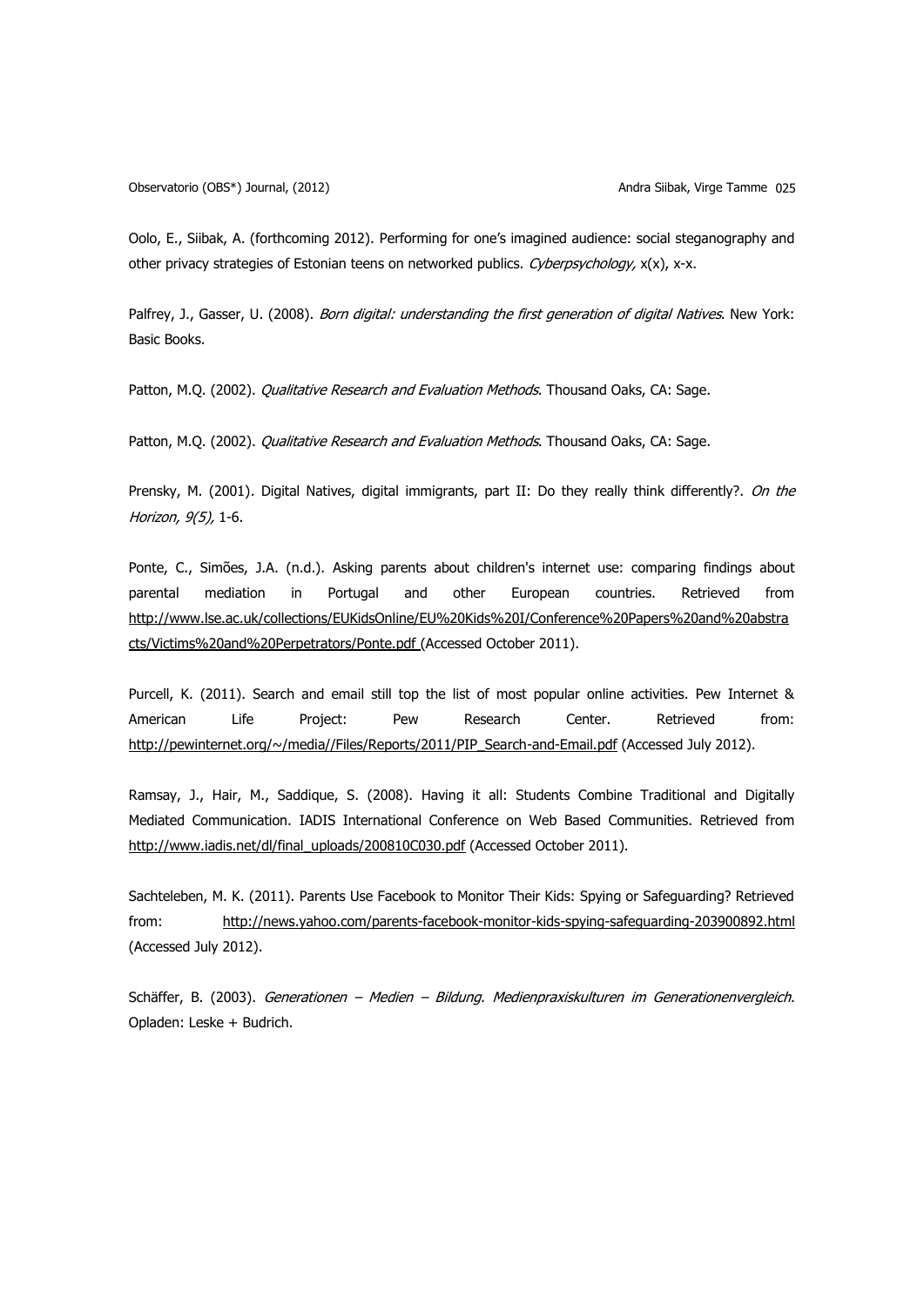Selwyn, N. (2009). The digital native - myth and reality. New Information Perspectives, 61(4), 364-379. Selwyn, N., Gorard, S., Furlong, J. (2003). How do adults use ICTs for learning? Adults Learning, 15(3), 18-20.

Siibak, A., Murumaa, M. (2011). Exploring the "nothing to hide" paradox: Estonian Teens' Experiences and Perceptions about Privacy Online. Paper presented at the Oxford Internet Institute's "A Decade in Internet Time: Symposium on the Dynamics of the Internet and Society". Retrieved from: <http://ssrn.com/abstract=1928498> (Accessed December 2011).

Siibak, A. (2009). Self-presentation of the "digital generation" in Estonia. Tartu: Tartu University Press.

Simonpietri, S. (2011). Social Media: Current Trends Among Children and Their Parents and Implications Regarding Interpersonal Communication. Unpublished Master's Thesis . Retrieved from: <http://conservancy.umn.edu/bitstream/109501/1/Stacie%20Simonpietri%20Thesis%20sp11.pdf>(Accessed July 2012).

Smith, A. (2011).Why Americans Use Social Media? Pew Internet and American Life Project: Pew Research Center. Retrieved from: <http://www.pewinternet.org/Reports/2011/Why-Americans-Use-Social-Media.aspx> (Accessed July 2012).

Smith, H., Rogers, Y., Brady, M. (2003). Managing one's social network: Does age make a difference?. Proceedings of INTERACT, Zurich, 551-558.

Strauss, A., Corbin, J. (1998). Basics of Qualitative Research - Techniques and Procedures for Developing Grounded Theory .2nd edition. London: Sage Publications.

Subrahmanyam, K., Greenfield, P. (2008). Online Communication and Adolescent Relationships. The Future of Children, 18(1),119-146.

Tapscott, D. (1998). Growing up digital: The rise of the Net Generation. New York: McGraw-Hill.

Taske, C., Plude, F. F. (2011). Experiencing social media across generations. Media Development, 58 (1), 38-41.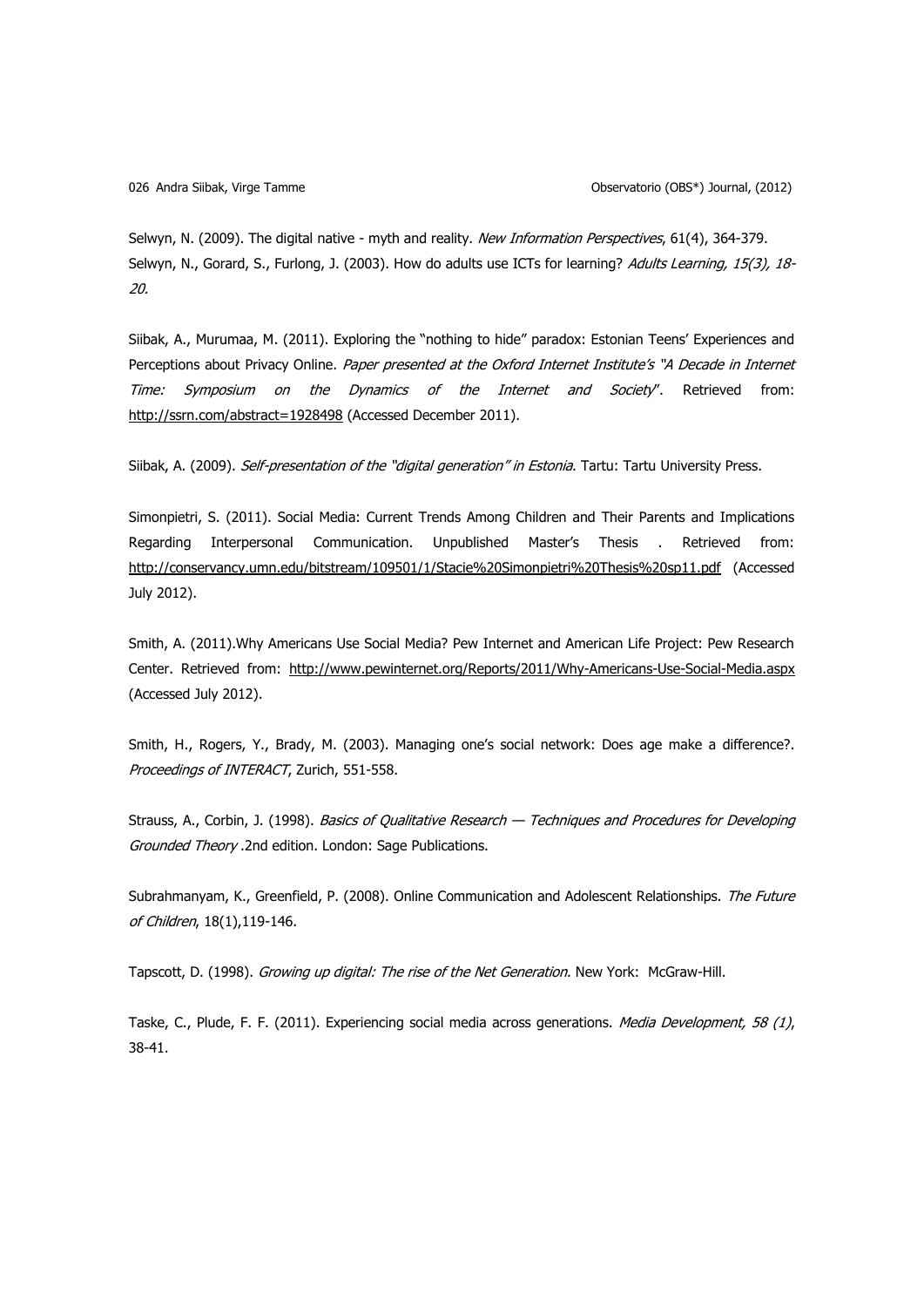Observatorio (OBS\*) Journal, (2012) Andra Siibak, Virge Tamme 027

Three quarters of... (2010). Retrieved from [http://estonia.eu/news/173-three-quarters-of-estonias](http://estonia.eu/news/173-three-quarters-of-estonias-population-used-internet-in-1st-quarter-statistics)[population-used-internet-in-1st-quarter-statistics](http://estonia.eu/news/173-three-quarters-of-estonias-population-used-internet-in-1st-quarter-statistics) (Accessed January 2012)

Taylor, P., Funk, C., Craighill, P., & Kennedy, C. (2006). Families Drawn Together by Communication Revolution. Pew Research Center: A Social Trends Report. Retrieved from: <http://pewsocialtrends.org/files/2010/10/FamilyBonds.pdf> (Accessed July 2012).

Tsai, T.-H., Ho, Y.-L., Tseng, K.C. (2011). Online Communities and Social Computing. 4th International Conference, Zaphiris 2011, 277-284.

Turkle, S. (2011). Alone Together: Why We Expect More from Technology and Less from Each Other. Basic Books, New York.

West, A., Lewis, J., Currie, P. (2009). Students' facebook 'Friends': Public and private Spheres. Journal of Youth Studies, 12(6), 615-627.

Westermann, D-A. (2011). Mom, Dad, Let's Be (Facebook) Friends: Exploring Parent/Child Facebook Interaction from a Communication Privacy Management Perspective. Unpublished Master's Thesis. College of Communication and Information of Kent State. Retrieved from: [http://etd.ohiolink.edu/send](http://etd.ohiolink.edu/send-pdf.cgi/Westermann%20David%20A.pdf?kent1302211202)[pdf.cgi/Westermann%20David%20A.pdf?kent1302211202](http://etd.ohiolink.edu/send-pdf.cgi/Westermann%20David%20A.pdf?kent1302211202) (Accessed July 2012).

Zickuhr, K., Madden, M. (2012). Older Adults and Internet Use. Pew Internet & American Life Project: Pew Research Center. Retrieved from <http://pewinternet.org/Reports/2012/Older-adults-and-internet-use.aspx> (Accessed July 2012).

Zickuhr, K. (2010). Generations 2010. Pew Internet & American Life Project: Pew Research Center. Retrieved from<http://pewinternet.org/Reports/2010/Generations-2010.aspx> (Accessed July 2012).